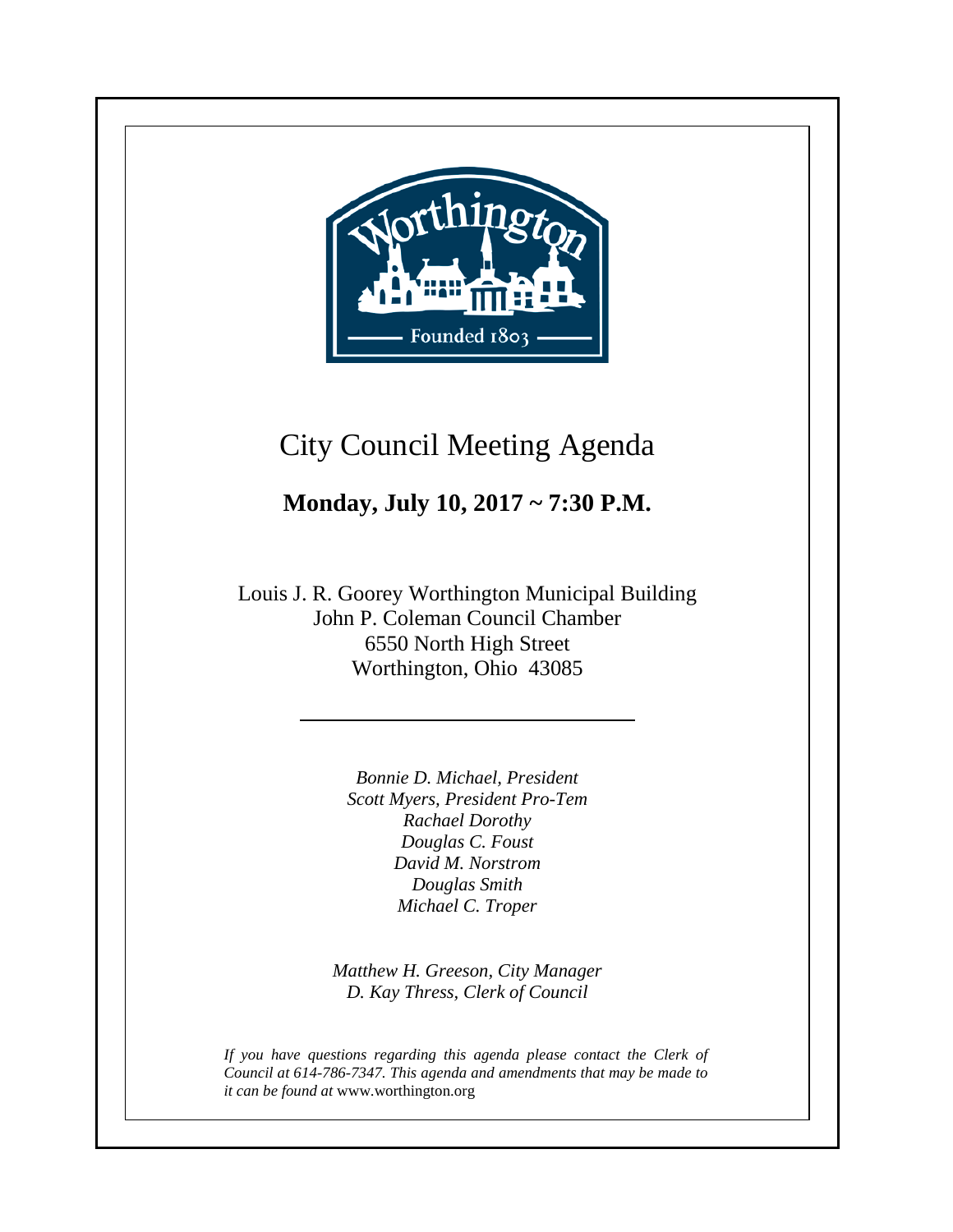#### **CALL TO ORDER**

Roll Call

Pledge of Allegiance

#### **SPECIAL PRESENTATION**

#### **1) Resolution No. 40 – Recognition – TWHS Girls Track and Field**

Expressing the Congratulations and Best Wishes of Worthington City Council to Gia Napoleon for Her Outstanding Achievements at the 2017 Ohio High School Track and Field Championships.

#### **2) Resolution No. 37-2017 - Recognition – TWHS Boys Track and Field**

Expressing the Congratulations and Best Wishes of Worthington City Council to the Members of the State Champion Thomas Worthington High School Boys Track and Field Team in the 2017 Ohio High School Track and Field Championships.

#### **PUBLIC HEARINGS ON LEGISLATION**

#### **3) Ordinance No. 24-2017**

Amending Ordinance No. 45-2016 (As Amended) to Adjust the Annual Budget by Providing for an Appropriation from the Capital Improvements Fund Unappropriated Balance to Pay the Cost of Arterial Improvements – Huntley Road and Determining to Proceed with said Project. (Project No. 653-17)

Introduced June 19, 2017 P.H. July 3, 2017 Tabled

#### **NEW LEGISLATION TO BE INTRODUCED**

#### **4) Ordinance No. 28-2017**

Amending Ordinance No. 16-2017 to Establish Compensation for the Unclassified Position of Assistant to the City Manager/IT Director and Authorizing the City Manager to Extend Certain Benefits Related to this Position.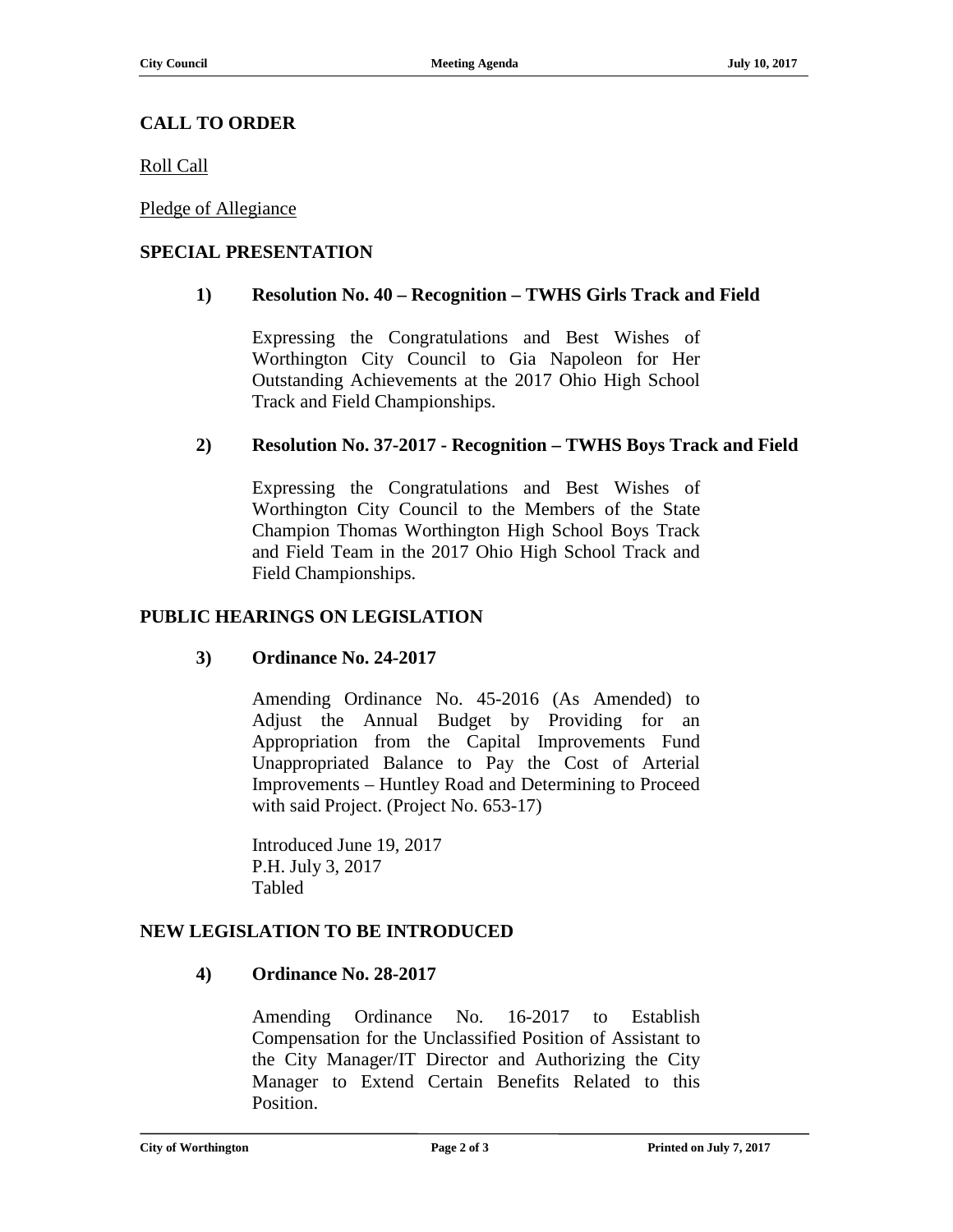#### **REPORTS OF CITY OFFICIALS**

Discussion Item(s)

#### **5) 2018 Operating Budget and 2018-2022 Capital Improvements Plan**

Information Item(s)

**6) Financial Report**

#### **REPORTS OF COUNCIL MEMBERS**

**OTHER**

**EXECUTIVE SESSION**

**ADJOURNMENT**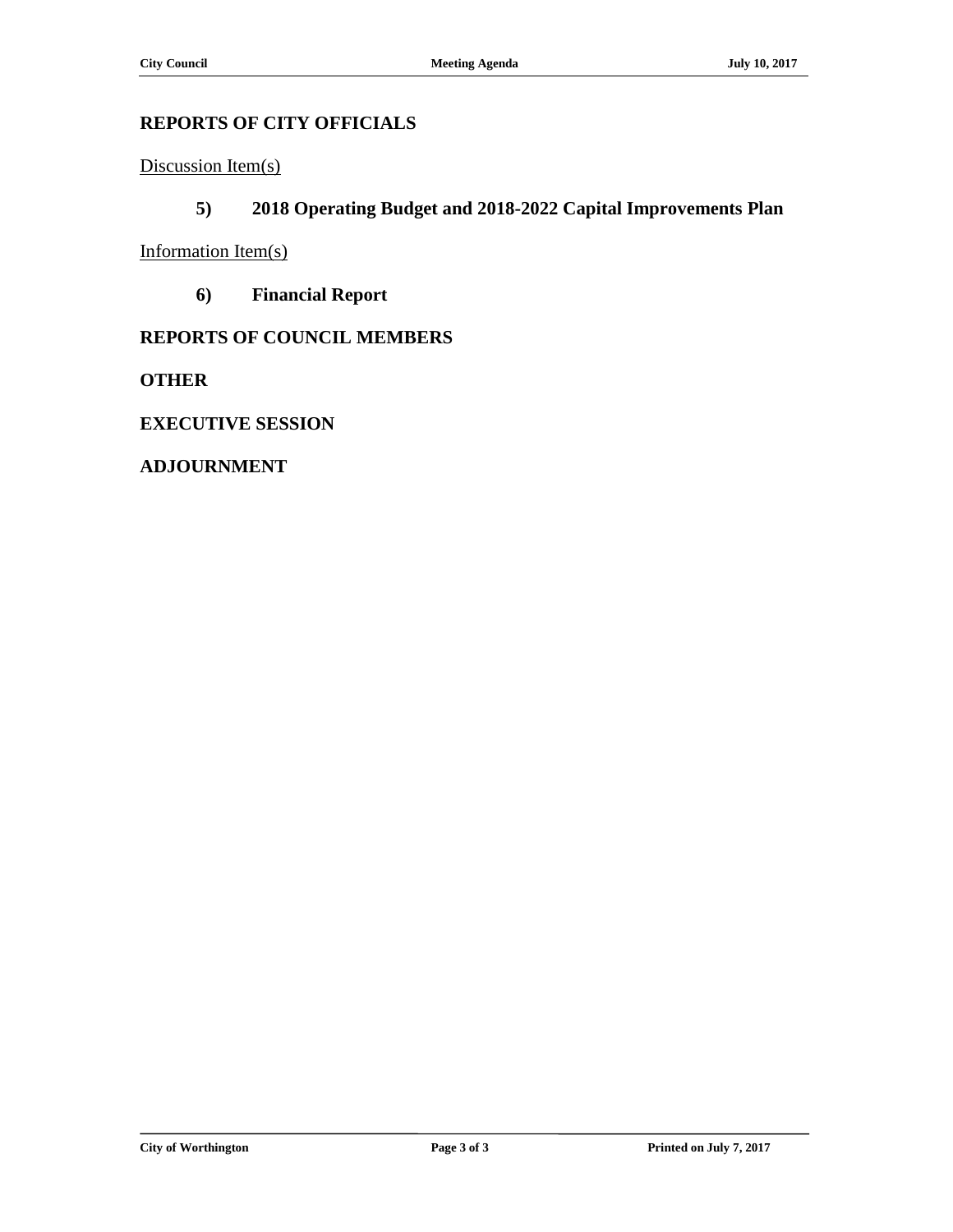

**Office of the City Manager** 

#### **City Manager Report to City Council for the Meeting of Monday, July 10, 2017**

#### **SPECIAL PRESENTATION**

#### **1) Resolution No. 40-2017 – Recognition – Gia Napoleon, Thomas Worthington High School Girls Track & Field Team**

Vice Mayor James Lorimer will present Resolution 40-2017 congratulating the Gia Napoleon on winning the 800 meter event at the 2017 State Track and Field Championships.

**Recommendation: Introduction and Approval of Resolution as Presented**

#### **2) Resolution No. 37-2017 – Recognition – Thomas Worthington High School Boys Track & Field Team**

Vice Mayor James Lorimer will present Resolution 37-2017 congratulating the Thomas Worthington High School Boys Track & Field Team on winning the 2017 State Championship.

#### **Recommendation: Introduction and Approval of Resolution as Presented**

#### **PUBLIC HEARINGS ON LEGISLATION**

#### **3) Ordinance No. 24-2017 – Appropriation – Huntley Road Improvement**

This Ordinance appropriates funds for this year's arterial street improvement project on Huntley Road from Granville Road to Schrock Road. The project was included in the 2017 Capital Improvements Program and includes the resurfacing of the roadway along with the repair or replacement of many existing storm sewer structures. The engineer's estimate for the work is \$432,078.90 and the project will be funded from License Tax revenue. Bids will be opened on June  $30<sup>th</sup>$ . This Ordinance was introduced with blanks pending the results of the bid process. If City Council wants to move forward with this project this year, the Ordinance will need to be amended to insert the name of the successful bidder (Decker Construction Company) and the amount with a 10% contingency, which is \$462,135.45 without sharrow,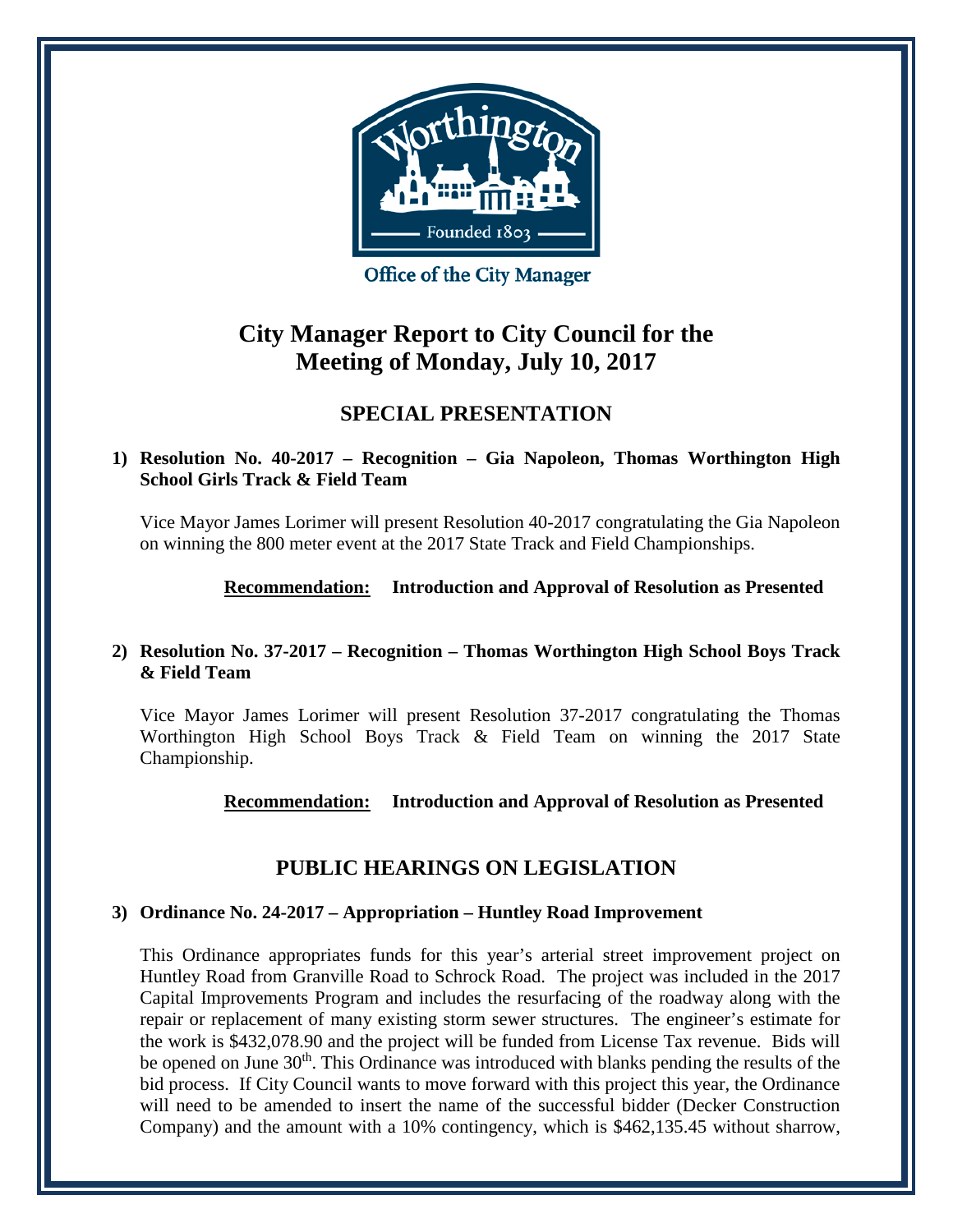\$473,685.45 with painted sharrows and \$486,159.45 with thermoplastic sharrows. Additional information about the project and bids is included in the attached memorandum.

City Council previously asked the Bicycle and Pedestrian Advisory Board to review whether to place sharrows on the roadway. The response from the Board is attached.

Staff has identified four options for moving forward:

- 1. Move forward with the base project and award the contract without sharrows,
- 2. Award the contract with sufficient funds to add sharrows with the possible option of further discussions with the Bicycle and Pedestrian Advisory Board regarding the sharrows,
- 3. Table this item for another week to allow more consideration, with action taken prior to the August recess, or
- 4. Delay the project for a year to allow longer consideration of ideas raised by the community. This option will necessitate the rejection of the current bids as they would not be valid for construction next year.

Members of City Council have asked numerous questions this week on this project and staff is working to have responses to those questions at the meeting.

#### **Recommendation: Motion to Remove from the Table and Consideration of the Ordinance**

#### **NEW LEGISLATION**

#### **4) Ordinance No. 28-2017 – Amend the Compensation for the Position of Assistant to the City Manager/IT Director**

A year ago, the City's lead information technology person, who served as IT Manager, retired. After the retirement, the City kept the position vacant while it conducted an assessment of the IT operation to evaluate strengths and areas for improvement. The assessment recommendations resulted in a modification of the IT Manager position into an IT Director position. City Council previously approved a job description for the position, added it to the City's staffing chart, and approved a maximum salary. The City has undertaken a recruitment process to fill the position and has determined a need to increase the maximum salary for the position up to \$120,000 and have the flexibility to offer annual leave accrual at a rate higher than our entry level amount, but not inconsistent with the accrual level of other directors.

#### **Recommendation: Introduction for Public Hearing on July 17, 2017**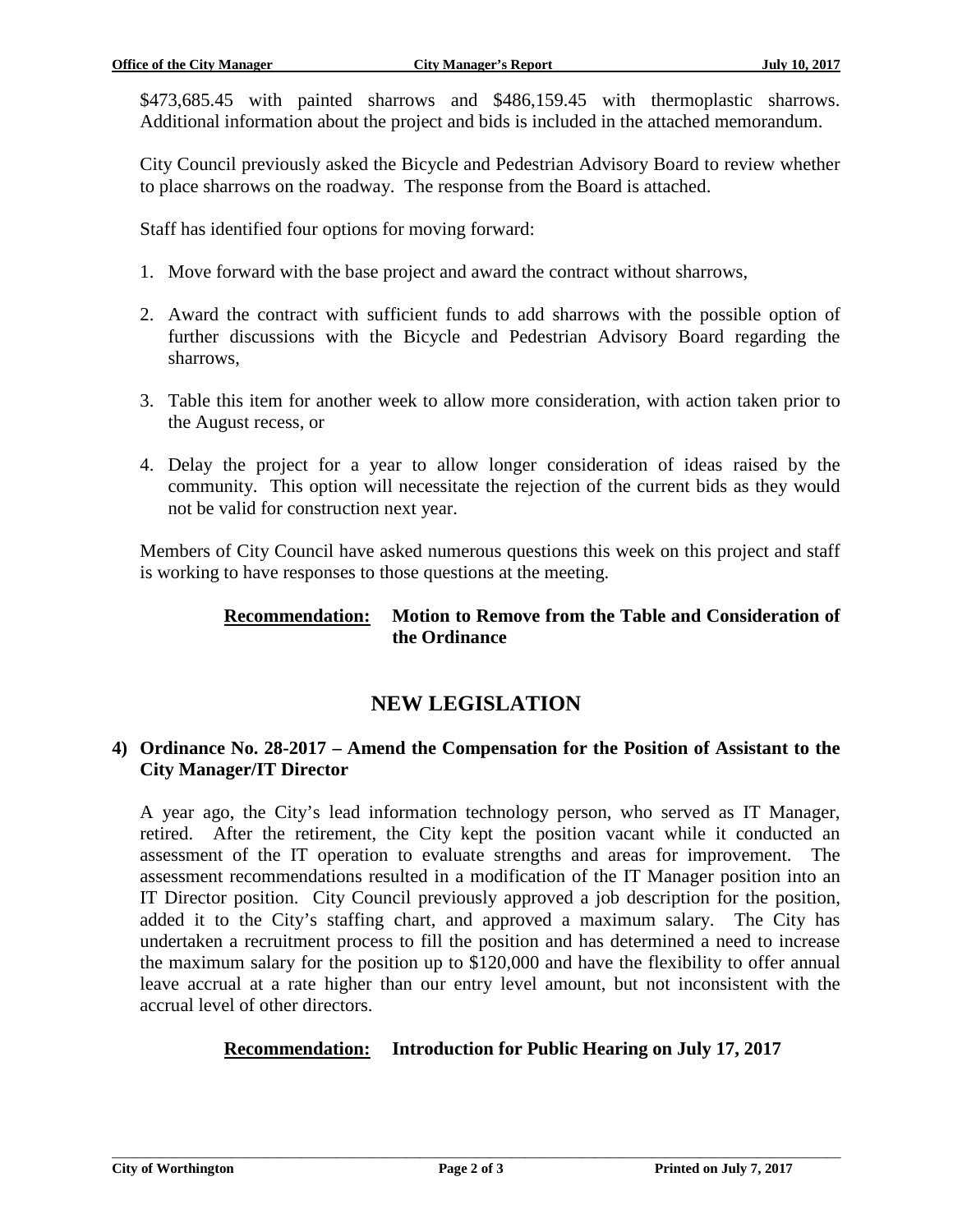#### **REPORTS OF CITY OFFICIALS**

#### Discussion Item(s)

#### **5) 2018 Operating Budget and 2018-2022 Capital Improvements Plan**

At its retreat earlier this year, City Council expressed an interest in holding a discussion about the operating budget and capital improvements program prior to its August recess and in advance of the development of the City Manager's proposed 2018 Operating Budget and proposed 2018-2022 Capital Improvements Program. Staff is prepared to provide an overview of significant trends and demands that are anticipated to impact the operating budget and capital plan and seek to hold a discussion with City Council regarding important topics to consider in development of the proposed plans. The presentation staff will utilize for the discussion is attached.

Information Item(s)

#### **6) Financial Report**

The Finance Director will present the Financial Report for the month of June, which is attached.

#### **EXECUTIVE SESSION**

I respectfully request an executive session to discuss appointments to Boards and Commissions.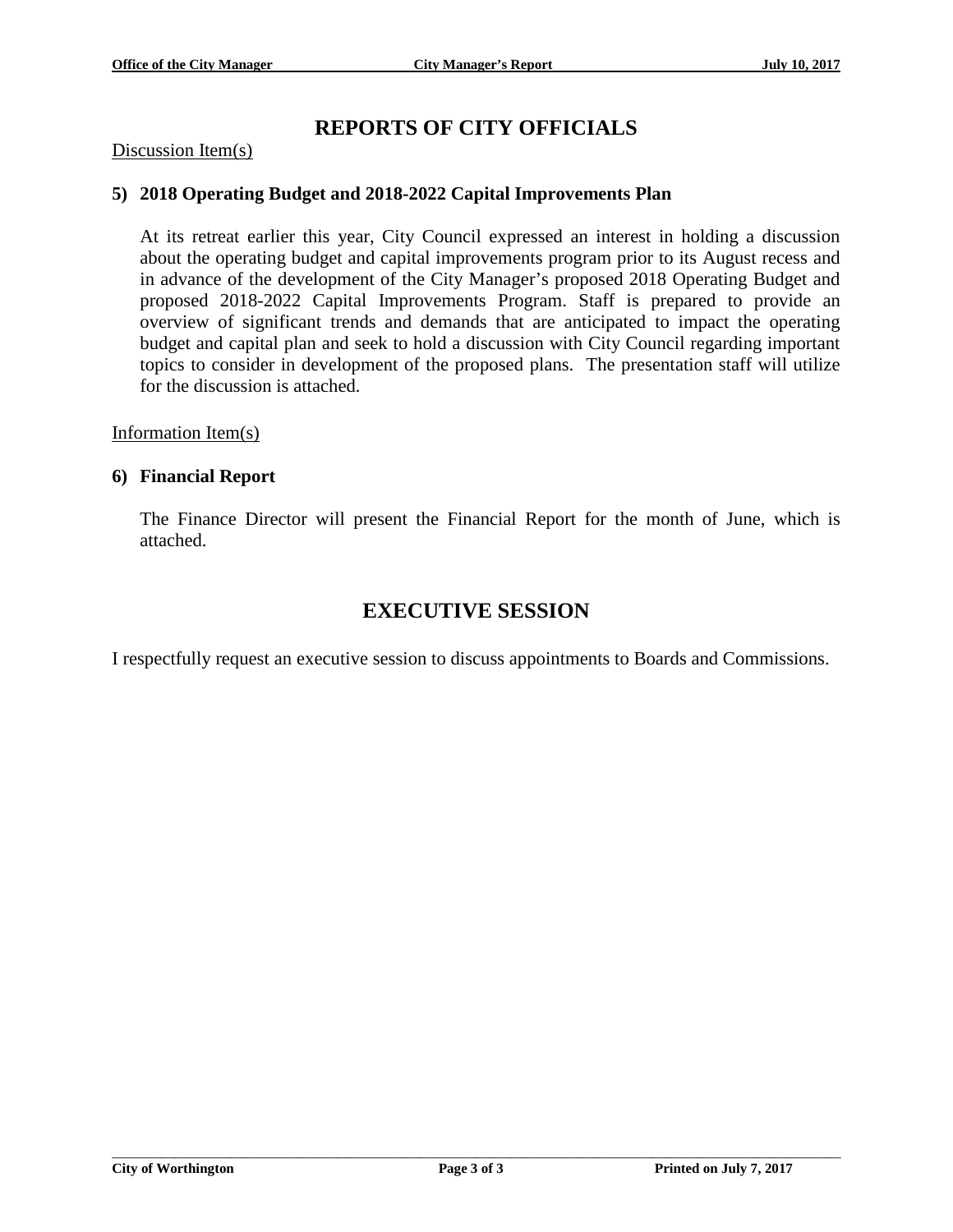#### RESOLUTION NO. 40-2017

Expressing the Congratulations and Best Wishes of Worthington City Council to Gia Napoleon for Her Outstanding Achievements at the 2017 Ohio High School Track and Field Championships.

WHEREAS, Gia Napoleon just completed her Sophomore year at Thomas Worthington High School where she is a member of the Track and Field Team which competed in the 2017 Ohio Division I State Track and Field Championships; and,

WHEREAS, Gia Napoleon beat out the field of competitors to win the 800 meter championship, setting a Thomas Worthington High School record and achieving the 4th fastest time in Division I State Tournament history, winning the race in 2:07:47; and,

WHEREAS, Gia Napoleon is also state champion in the 800 meter event in the Indoor Track Championship tournament earlier this spring,

NOW THEREFORE, BE IT RESOLVED by the Council of the City of Worthington, County of Franklin, State of Ohio:

SECTION 1. That on behalf of the community, City Council wishes to extend sincere congratulations and recognition to Gia Napoleon for her outstanding accomplishments at the 2017 State Track and Field Championships.

SECTION 2. That City Council wishes to extend best wishes to Gia Napoleon in her future pursuits.

SECTION 3. That the Clerk of Council be instructed to forward a duly certified copy of this Resolution to Gia Napoleon and to record said Resolution in the appropriate record book.

Adopted \_\_\_\_\_\_\_\_\_\_\_\_\_\_\_\_

\_\_\_\_\_\_\_\_\_\_\_\_\_\_\_\_\_\_\_\_\_\_\_\_\_\_\_\_\_\_\_\_\_\_\_

President of Council

\_\_\_\_\_\_\_\_\_\_\_\_\_\_\_\_\_\_\_\_\_\_\_\_\_\_\_\_\_\_\_\_\_\_\_\_\_\_\_

Attest

Clerk of Council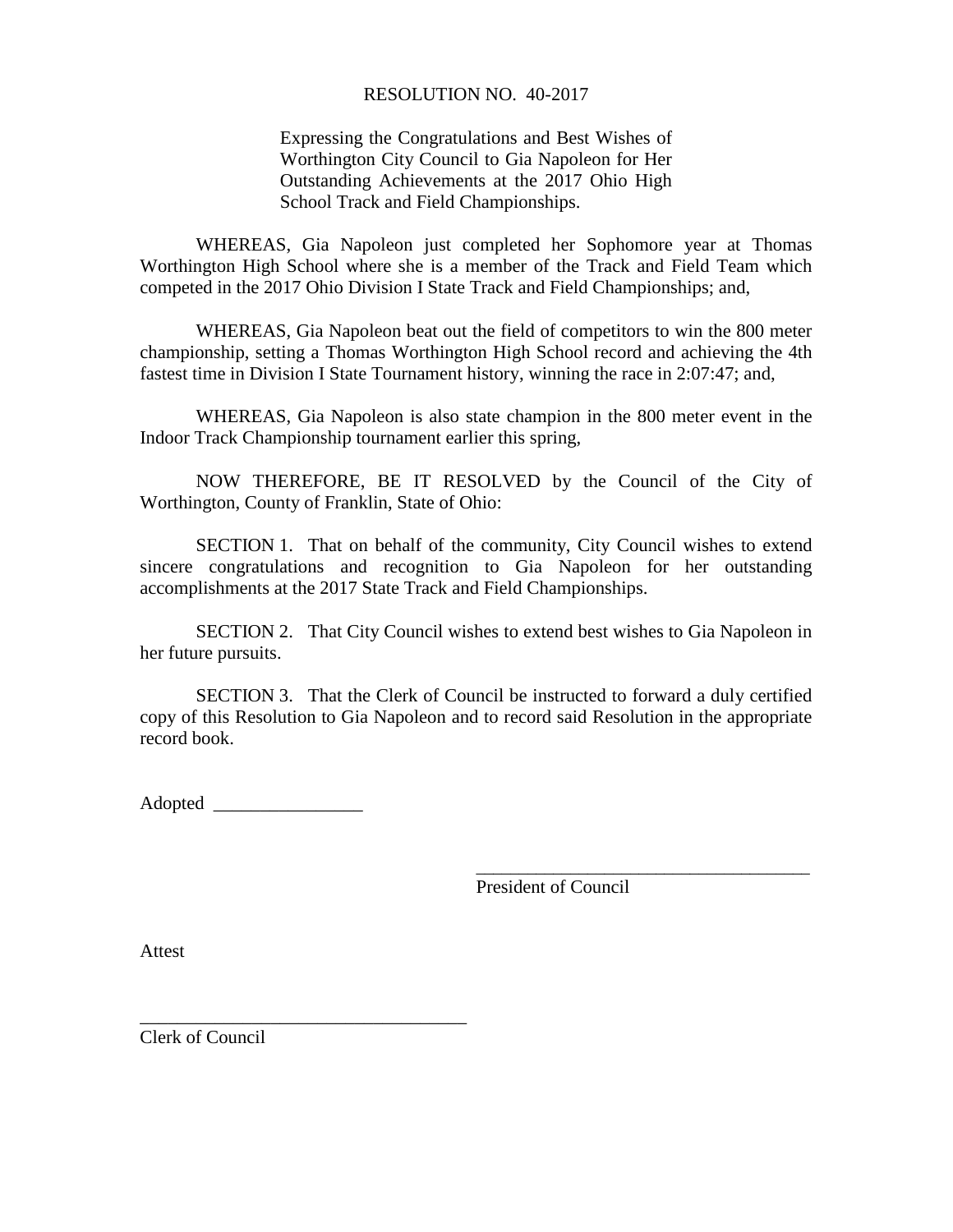#### RESOLUTION NO. 37-2017

Expressing the Congratulations and Best Wishes of Worthington City Council to the Members of the State Champion Thomas Worthington High School Boys Track and Field Team in the 2017 Ohio High School Track and Field Championships.

WHEREAS, the Thomas Worthington High School Boys Track and Field Team was awarded the 2017 State Championship title in the Division I state championship meet June 3, 2017 at The Ohio State University; and,

WHEREAS, this is the third Division I championship title for the team, with previous state championships taking place in 1997 and 1999; and,

WHEREAS, this year's team championship included a first place finish in the 4 x 800 relay event, with teammates Ty Banks, Joshua Allen, Andrew Morgan and Arjun Jha achieving a new school record with a time of 7:39.86; and,

WHEREAS, several other teammates, including Kainnan Ramsey, Khalil Jones, Andy Payne and Cade Richeson, scored points in the meet to collectively bring the Thomas Worthington team into the first place position for the team state championship; and,

WHEREAS, the Council of the City of Worthington further wishes to recognize the outstanding efforts of Thomas Worthington High School Track and Field Coach Bill Darling for an outstanding season.

NOW THEREFORE, BE IT RESOLVED by the Council of the Municipality of Worthington, County of Franklin, State of Ohio:

SECTION 1. That on behalf of the community, City Council wishes to extend sincere congratulations and recognition to the Thomas Worthington High School Boys Track and Field Team for their outstanding accomplishments at the 2017 State Track and Field Championships.

SECTION 2. That the Clerk of Council be instructed to forward a duly certified copy of this Resolution to the State Champion team members and to record said Resolution in the appropriate record book.

Adopted July 10, 2017

\_\_\_\_\_\_\_\_\_\_\_\_\_\_\_\_\_\_\_\_\_\_\_\_\_\_\_\_\_\_\_\_\_\_\_

President of Council

\_\_\_\_\_\_\_\_\_\_\_\_\_\_\_\_\_\_\_\_\_\_\_\_\_\_\_\_\_\_\_\_

Attest:

Clerk of Council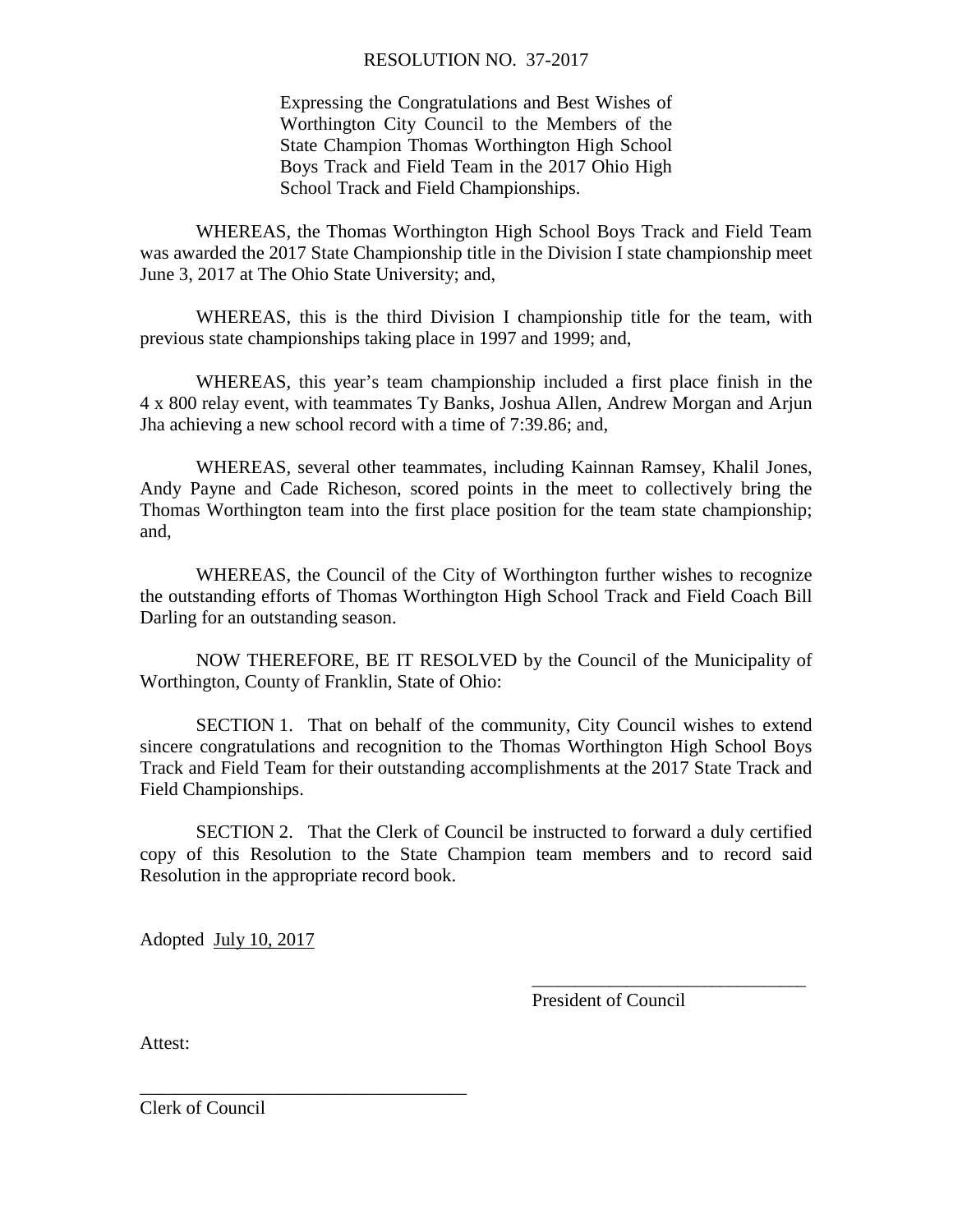#### ORDINANCE NO. 24-2017

Amending Ordinance No. 45-2016 (As Amended) to Adjust the Annual Budget by Providing for an Appropriation from the Capital Improvements Fund Unappropriated Balance to Pay the Cost of Arterial Improvements – Huntley Road and Determining to Proceed with said Project. (Project No. 653- 17)

WHEREAS, the Charter of the City of Worthington, Ohio, provides that City Council may at any time amend or revise the Budget by Ordinance, providing that such amendment does not authorize the expenditure of more revenue than will be available;

NOW, THEREFORE, BE IT ORDAINED by the Council of the Municipality of Worthington, County of Franklin, State of Ohio:

SECTION 1. That there be and hereby is appropriated from the Capital Improvements Fund Unappropriated Balance to Account No. 308.8150.533383 the sum of to pay the cost of the Arterial Improvements – Huntley Road and all related expenses (Project 653-17).

SECTION 2. That the City Manager be and hereby is authorized and directed to enter into an agreement with firm of \_\_\_\_\_\_\_\_\_\_\_\_\_\_\_\_\_\_\_\_\_\_\_\_\_\_\_\_ for the provision of the aforementioned services.

SECTION 3. For the purposes of Section 2.21 of the Charter of the City, this ordinance shall be considered an "Ordinance Determining to Proceed" with the Project, notwithstanding future actions of this Council, which may be necessary or appropriate in order to comply with other requirements of law.

SECTION 4. That notice of passage of this Ordinance shall be posted in the Municipal Administration Building, the Worthington Library, the Griswold Center and the Worthington Community Center and shall set forth the title and effective date of the Ordinance and a statement that the Ordinance is on file in the office of the Clerk of Council. This Ordinance shall take effect and be in force from and after the earliest period allowed by law and by the Charter of the City of Worthington, Ohio.

Passed  $\Box$ 

President of Council

Attest:

Introduced June 19, 2017 P.H. July 3, 2017

\_\_\_\_\_\_\_\_\_\_\_\_\_\_\_\_\_\_\_\_\_\_\_\_\_\_\_\_\_\_\_\_\_\_\_

Clerk of Council Tabled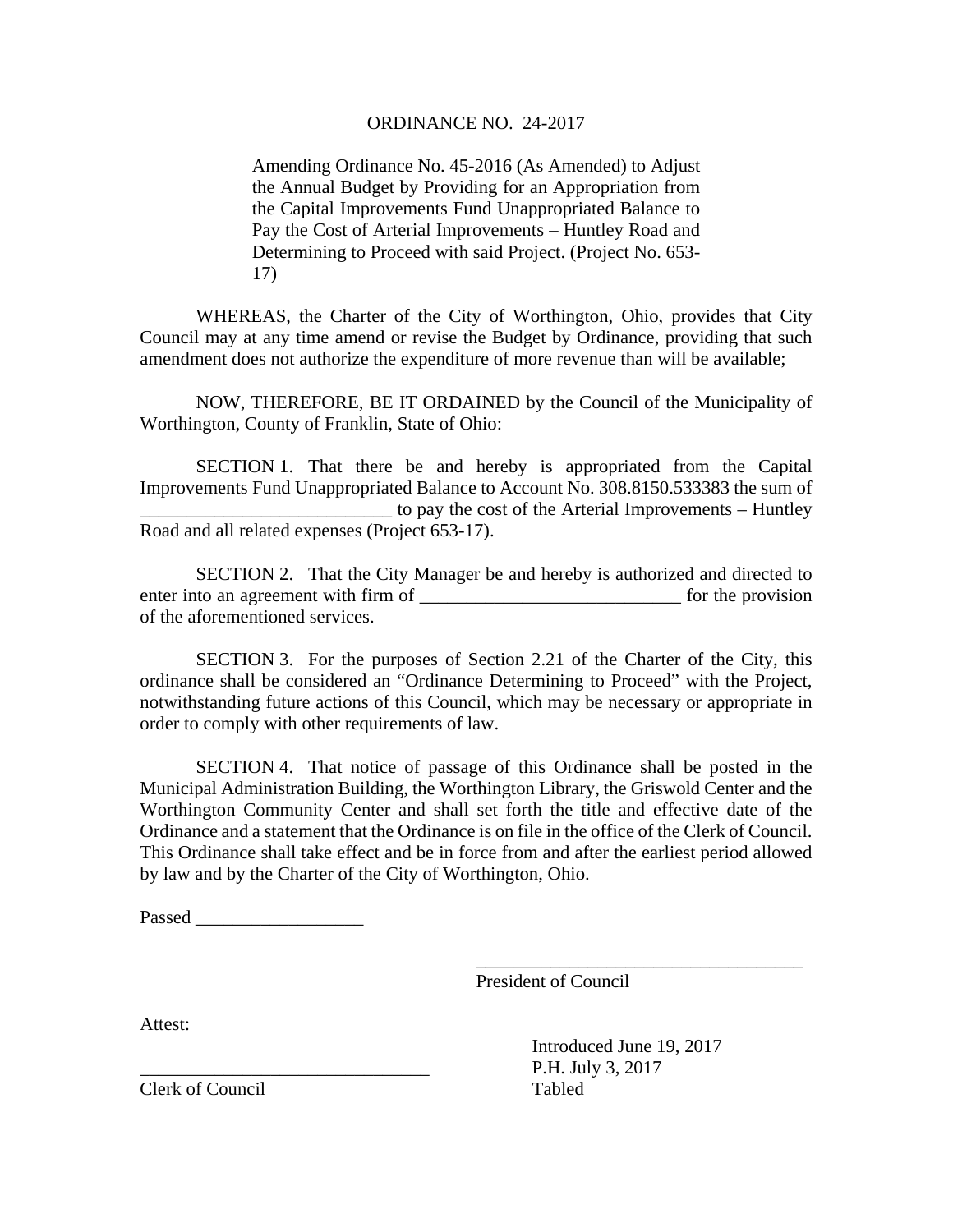

#### **MEMORANDUM**

| To:      | Matthew H. Greeson, City Manager                           |
|----------|------------------------------------------------------------|
| From:    | Daniel W. Whited, Director of Service & Engineering        |
| $Cc$ :   | Steve Tennant, Service & Engineering Supervisor, Utilities |
|          | Robert Wetmore, GIS Manager Service & Engineering          |
| Subject: | Huntley Road Resurfacing Permission to Award               |
| Date:    | June 30, 2017                                              |

The Service and Engineering Department identified Huntley Rd for resurfacing in our 2017 Arterial Improvements program. We advertised for qualified bidders for the project June 13<sup>th</sup>. The project will be funded by the State License Tax.

Four separate bids for the project were opened on Friday, June 30<sup>th</sup>. Decker Construction Company came in with the lowest bid price of \$420,123.14 with a bid for alternate pavement marking coming in at \$10,500.00 for paint and \$21,840.00 for thermoplastic. The bid was tabulated and found to be accurate and reliable. Staff recommends that Council award the contract to Decker Construction.

It is anticipated once the contract is executed, work will begin by early August and be completed by mid-November.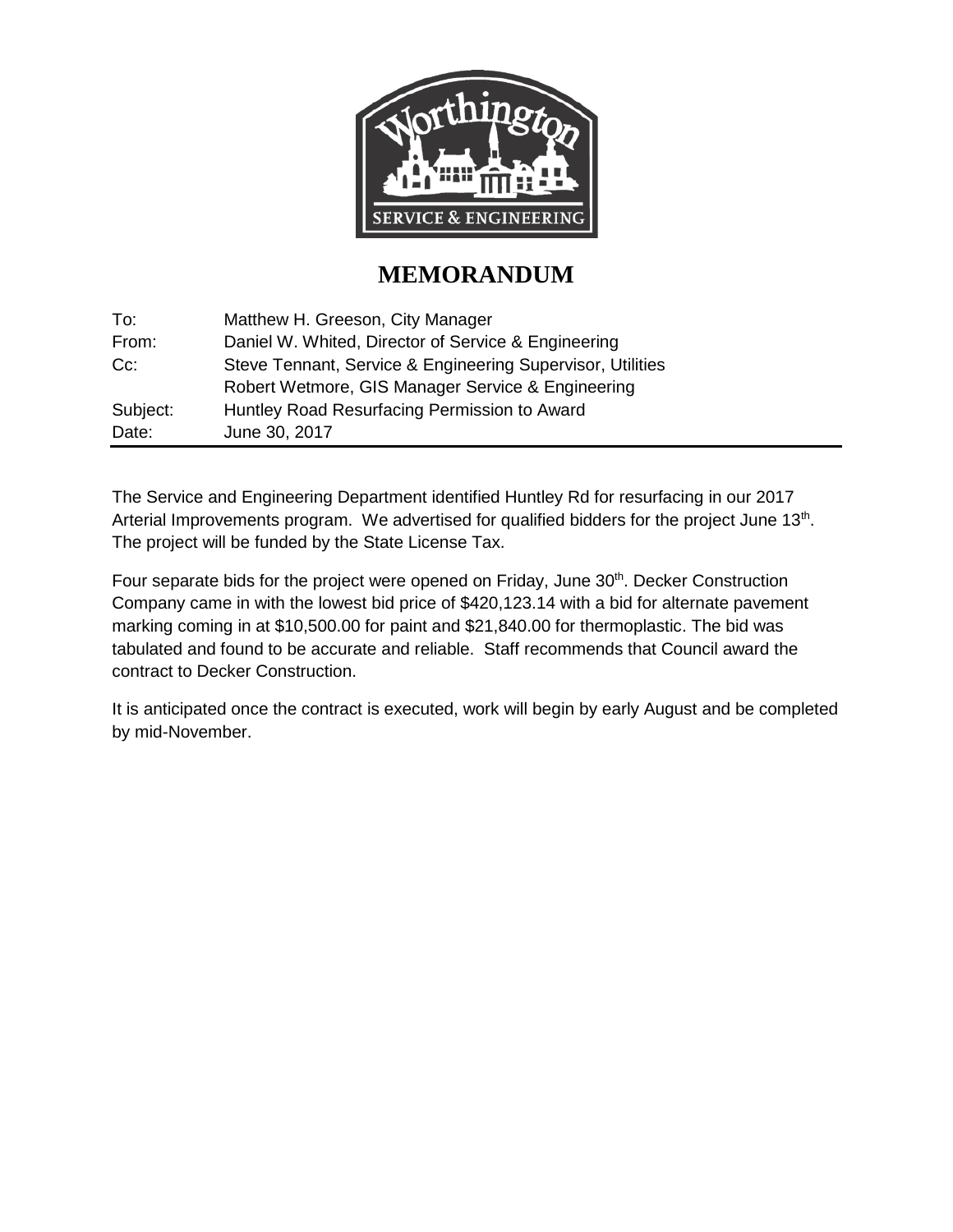

#### **MEMORANDUM**

| TO:      | Worthington City Council                                                                                                                               |
|----------|--------------------------------------------------------------------------------------------------------------------------------------------------------|
| FROM:    | Eugenia M. Martin, FASLA, Chair of the Bicycle and Pedestrian Advisory Board<br>Michael Bates, Vice-Chair of the Bicycle and Pedestrian Advisory Board |
| DATE:    | July 3, 2017                                                                                                                                           |
| SUBJECT: | Bike & Pedestrian Advisory Board Huntley Road Recommendations                                                                                          |

At their June meeting, the Bicycle and Pedestrian Advisory Board was provided background information on the repaving of Huntley Road from Granville Road to Schrock Road. The Board was informed the project was currently out to bid, with responses due on June 30, 2017. Included with the bid documents was two alternate bid items for adding sharrows during repaving; one for the application of thermoplastic sharrows estimated at \$35,000 and one for the application of painted sharrows estimated at \$8,000. The bid alternates were included to allow the City to see the cost for adding the sharrows as well as making a decision on whether to add them to the project.

The Board was informed Council and Staff were looking for a recommendation from the Board on whether Huntley Road was a recommended location for sharrows in general. If yes, whether the sharrows should be applied using the thermoplastic application or paint application, and whether it was priority enough for bicycle and pedestrian dollars be used in lieu of other priority bicycle and pedestrian improvements elsewhere in the City.

After a lengthy discussion, the Board unanimously agreed that bicycle and pedestrian facilities need to be provided on Huntley Road given the diversity of businesses along the corridor for which patrons may visit as well as employees arrive to work on foot or by bicycle, such as The Worthington Resource Pantry, Quilttrends, American Whistle Corporation, Diamond Innovations, DLZ Engineering, Tri-tech Multisport, and Zaftig Brewing and Tap Room.

However, the Board also unanimously agreed a recommendation for the inclusion of sharrows, or any type of bicycle facility on Huntley Road could not be made at this time for the following reasons: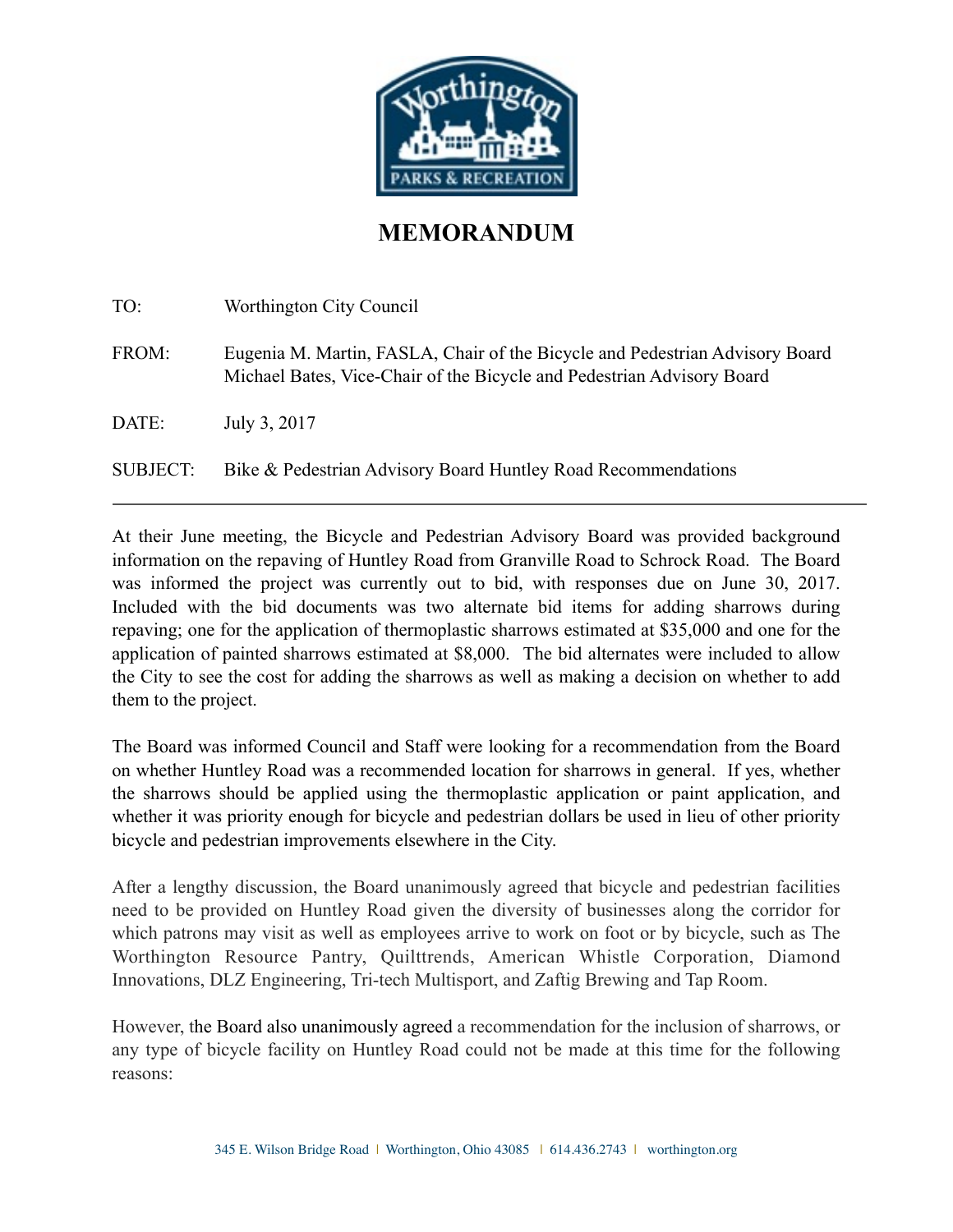- The Board was not included early enough in the process, which would have been during the design phase as had been done with the Northeast Gateway Project, rather than after the project had already gone out for bid. It is unknown if Huntley Road was studied for bike and pedestrian facilities in regards to whether the recommended sharrows were the correct and safest treatment for this corridor given bike lanes are proposed for Huntley Road, north of Schrock Road, as a part of the Northeast Gateway Project.
- The Board understands Huntley Road is an industrial corridor with trucks actively in the corridor, including trucks for the concrete facility which currently use the dual center turn lane to cue for entering the concrete facility. The Board cannot make recommendations for any type of bicycle facility until safety concerns with trucks moving through the corridor as well as cueing and turning movements is addressed.
- Currently, the City does not have a Complete Streets policy nor an overall Bicycle and Pedestrian Master Plan which would help guide the Board in making recommendations as well as help provide guidance to Staff during the design process in regards to addressing bicycle, pedestrian, transit and green infrastructure.

As pervasively stated, the Board unanimously agreed that bicycle and pedestrian facilities need to be provided on Huntley Road, and would like to revisit the subject at a future date once proper data addressing the above is provided.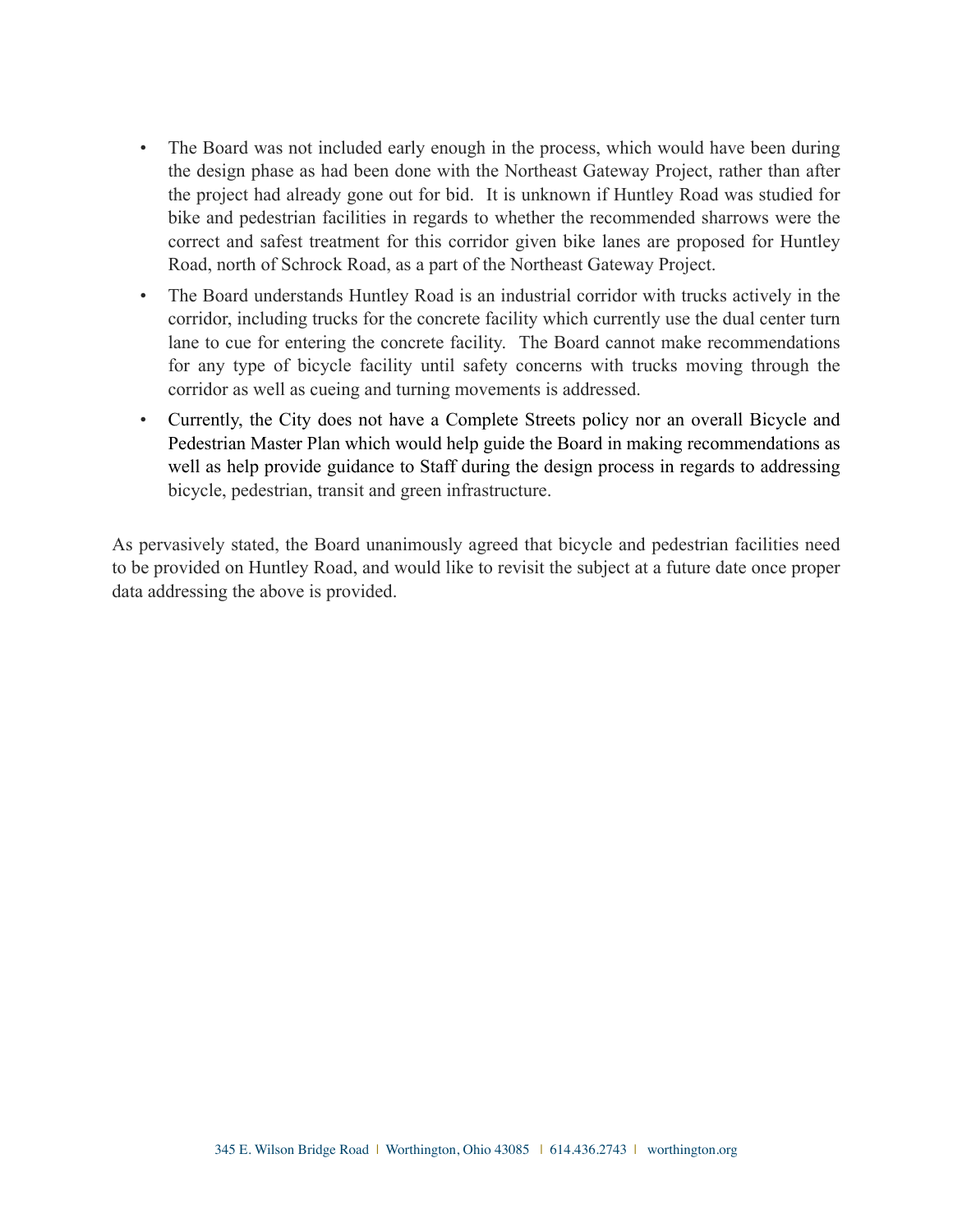#### ORDINANCE NO. 28-2017

Amending Ordinance No. 16-2017 to Establish Compensation for the Unclassified Position of Assistant to the City Manager/IT Director and Authorizing the City Manager to Extend Certain Benefits Related to this Position.

WHEREAS, the salaries for the unclassified positions of the Municipal Service must be fixed by City Council; and,

WHEREAS, employee benefits are established in the City's Personnel Rules and Regulations.

NOW, THEREFORE, BE IT ORDAINED by the Council of the Municipality of Worthington, County of Franklin, State of Ohio:

SECTION 1. The salary of the Assistant to the City Manager/IT Director (Class Specification No.244) shall not exceed \$120,000.

SECTION 2. The provisions of this ordinance supersede Ordinance No. 16- 2017, passed on May 15, 2017, to the extent they pertain to the position specified in Section 1.

SECTION 3. The City Manager is authorized to extend additional leave benefits as may be appropriate for this position, in addition to those benefits established in the Personnel Rules and Regulations;

SECTION 4. That notice of passage of this Ordinance shall be posted in the Municipal Administration Building, the Worthington Library, the Griswold Center and the Worthington Community Center and shall set forth the title and effective date of the Ordinance and a statement that the Ordinance is on file in the office of the Clerk of Council. This Ordinance shall take effect and be in force from and after the earliest period allowed by law and by the Charter of the City of Worthington Ohio.

Passed  $\Box$ 

\_\_\_\_\_\_\_\_\_\_\_\_\_\_\_\_\_\_\_\_\_\_\_\_\_\_\_\_

President of Council

 $\overline{\phantom{a}}$  , where  $\overline{\phantom{a}}$  , where  $\overline{\phantom{a}}$  ,  $\overline{\phantom{a}}$  ,  $\overline{\phantom{a}}$  ,  $\overline{\phantom{a}}$  ,  $\overline{\phantom{a}}$  ,  $\overline{\phantom{a}}$  ,  $\overline{\phantom{a}}$  ,  $\overline{\phantom{a}}$  ,  $\overline{\phantom{a}}$  ,  $\overline{\phantom{a}}$  ,  $\overline{\phantom{a}}$  ,  $\overline{\phantom{a}}$  ,  $\overline{\phantom{a}}$  ,

Attest:

Clerk of Council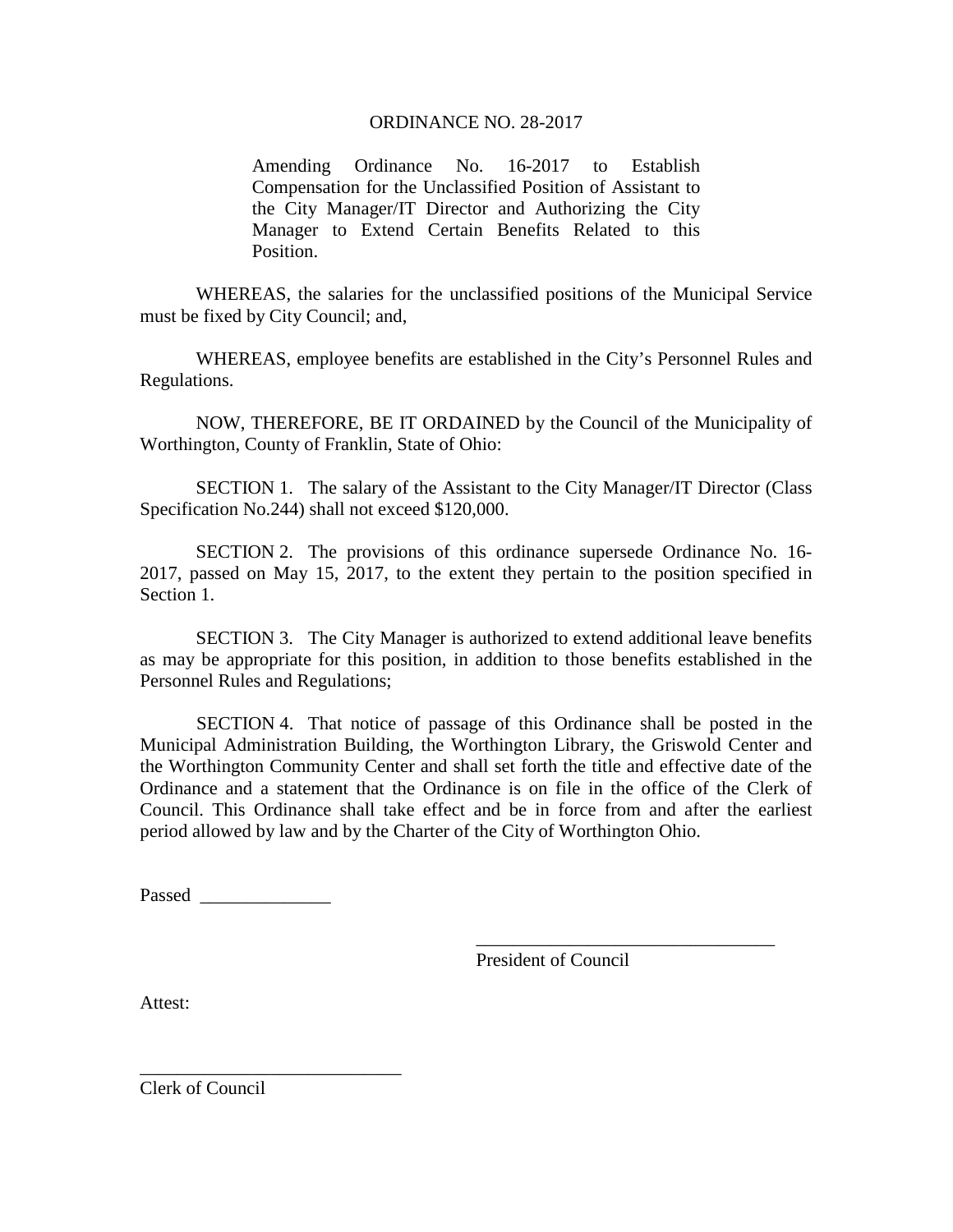

## City Council Discussion 2018 Budget and 2018‐2022 CIP

July 10, 2017

## **Purpose of Discussion**

Discuss significant trends and demands that will impact the operating budget and capital plan so they can be considered when the proposed documents are developed

Clarify expectations for this year's process to present, consider and approve the 2018 Operating Budget and the 2018‐2022 Capital Improvements Program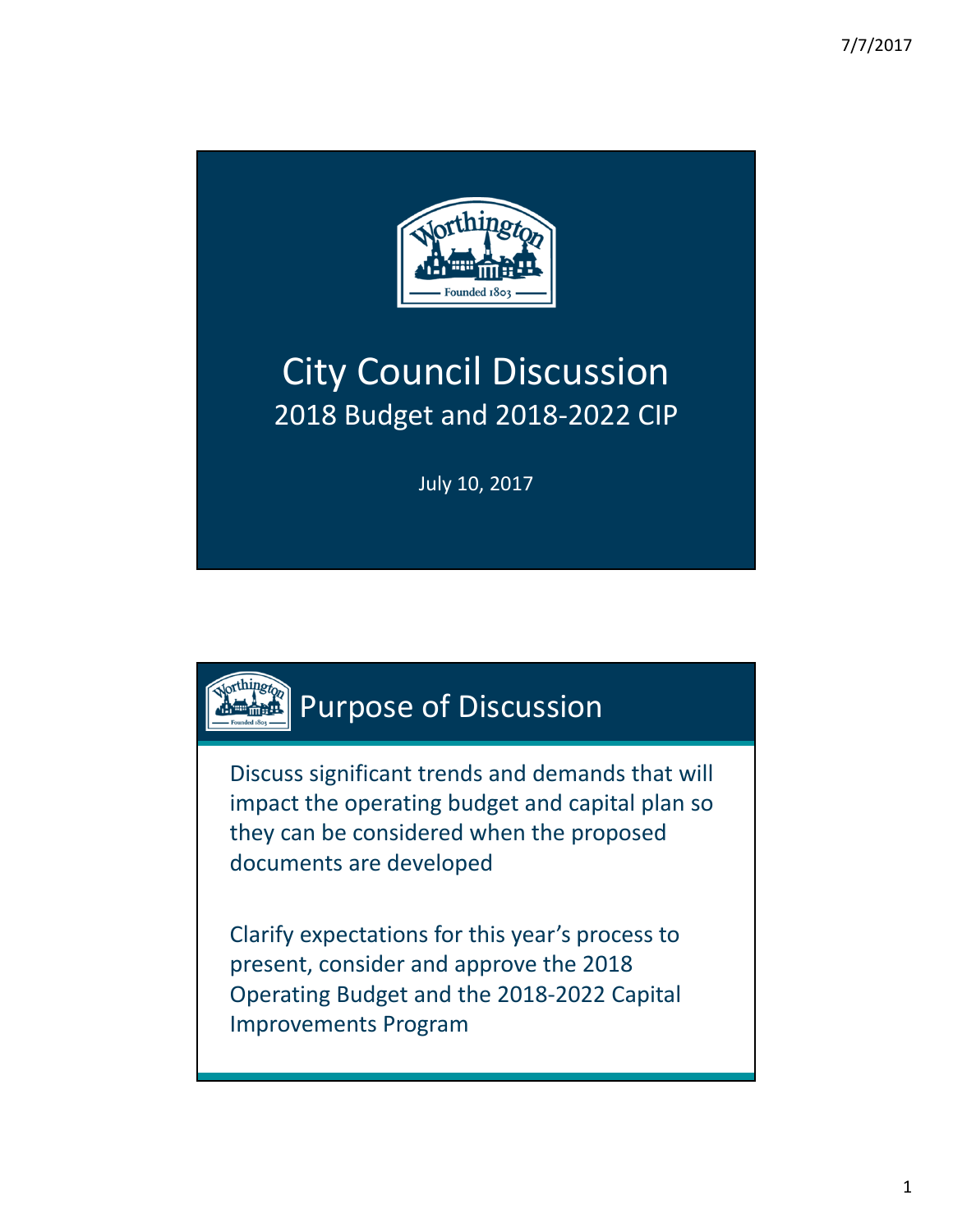## **Revenue Trends**

#### • Income Tax

- 75% of General Fund revenue & 64.5% of all revenue in 2016
- Net operating loss requirement goes into effect
- Phased in estimated at \$450,000 annual loss by 2022
- Elimination of throwback provision goes into effect
	- Estimated \$125,000 annual loss
- Opt in for Ohio Business Gateway goes into effect
	- No estimate of impact available
- Property Tax
	- Reappraisal underway now
		- No estimate available, but expect to increase our base

## Revenue Trends

- Local Government Fund
	- Continued reduction in the State budget
		- Reallocation from municipalities to opioid programs, villages and townships
		- No estimate of impact available
- Parks & Recreation Fees
	- Beginning in 2016, began allocating facility rental income into the Parks & Recreation Revolving Fund since many of the expenses are charged to the fund
		- Less revenue flowing into the General Fund
		- More revenue flowing into the Revolving Fund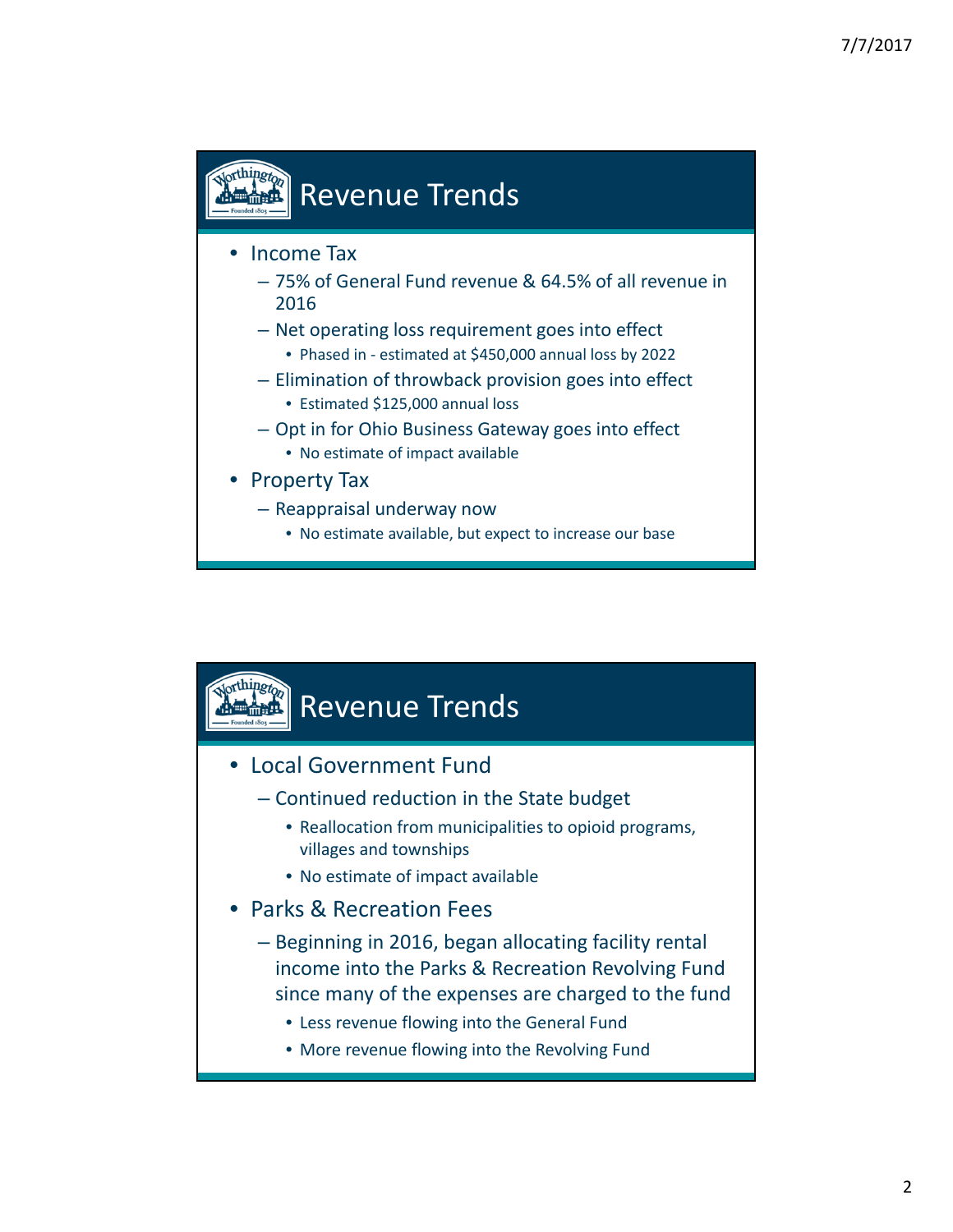

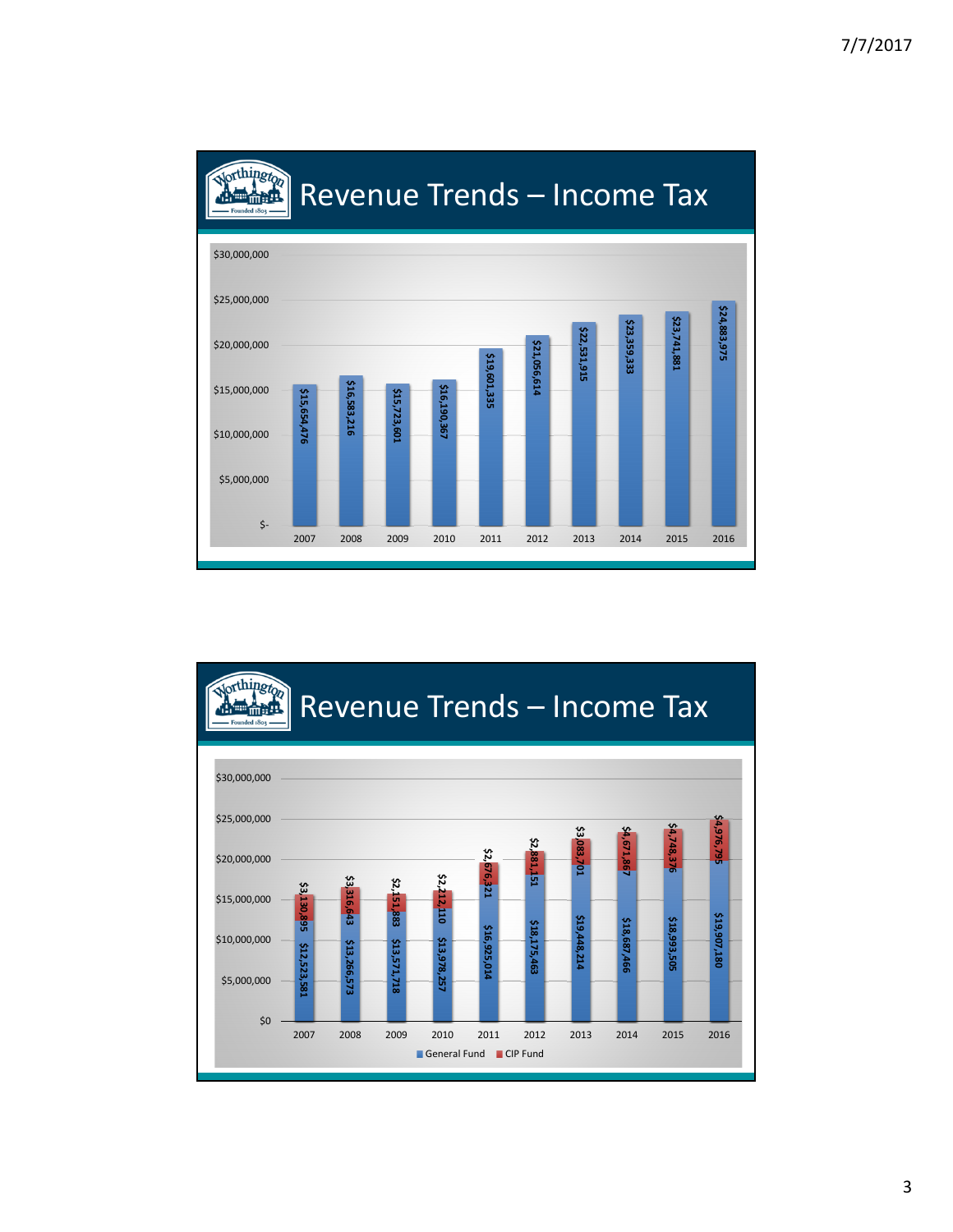

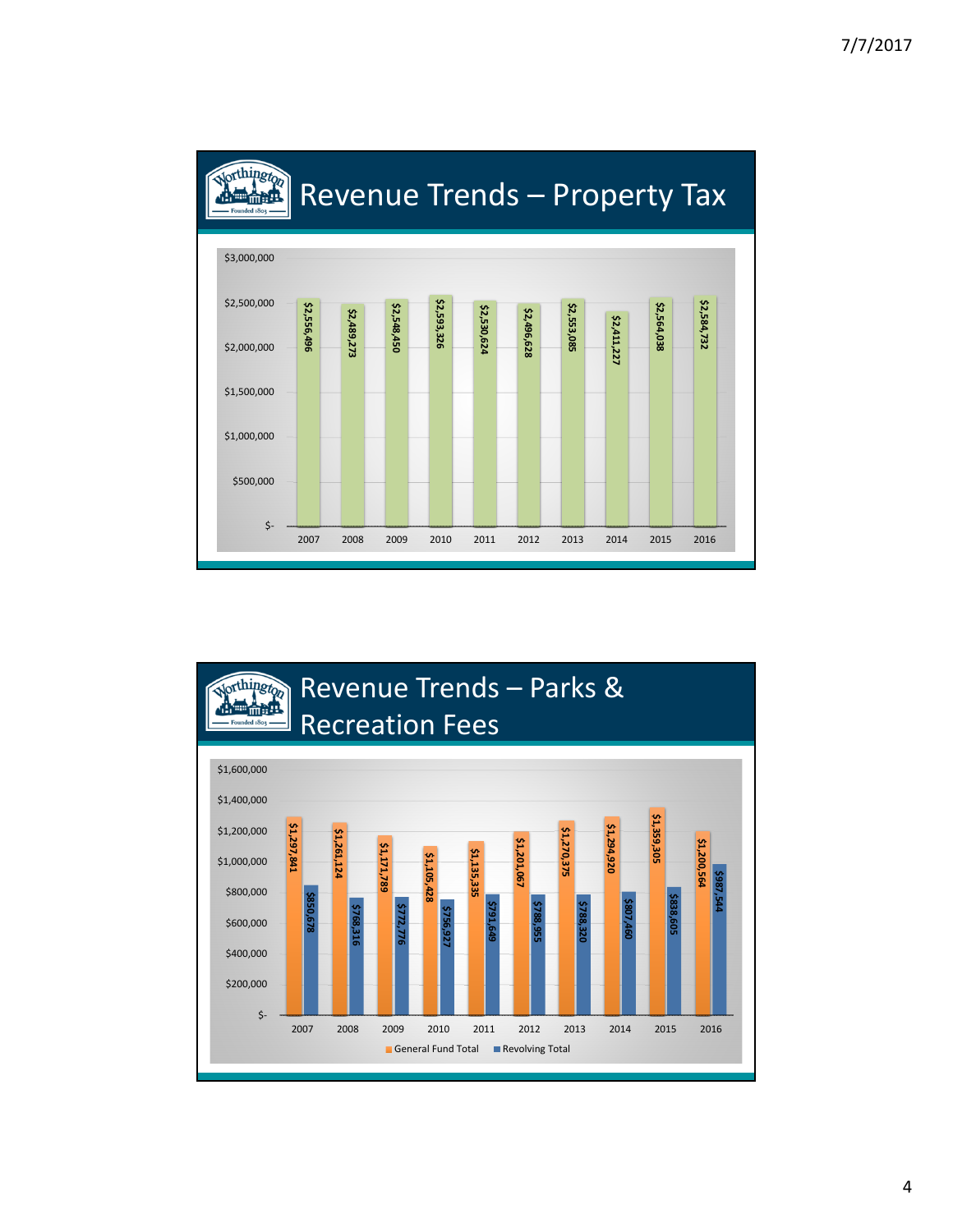

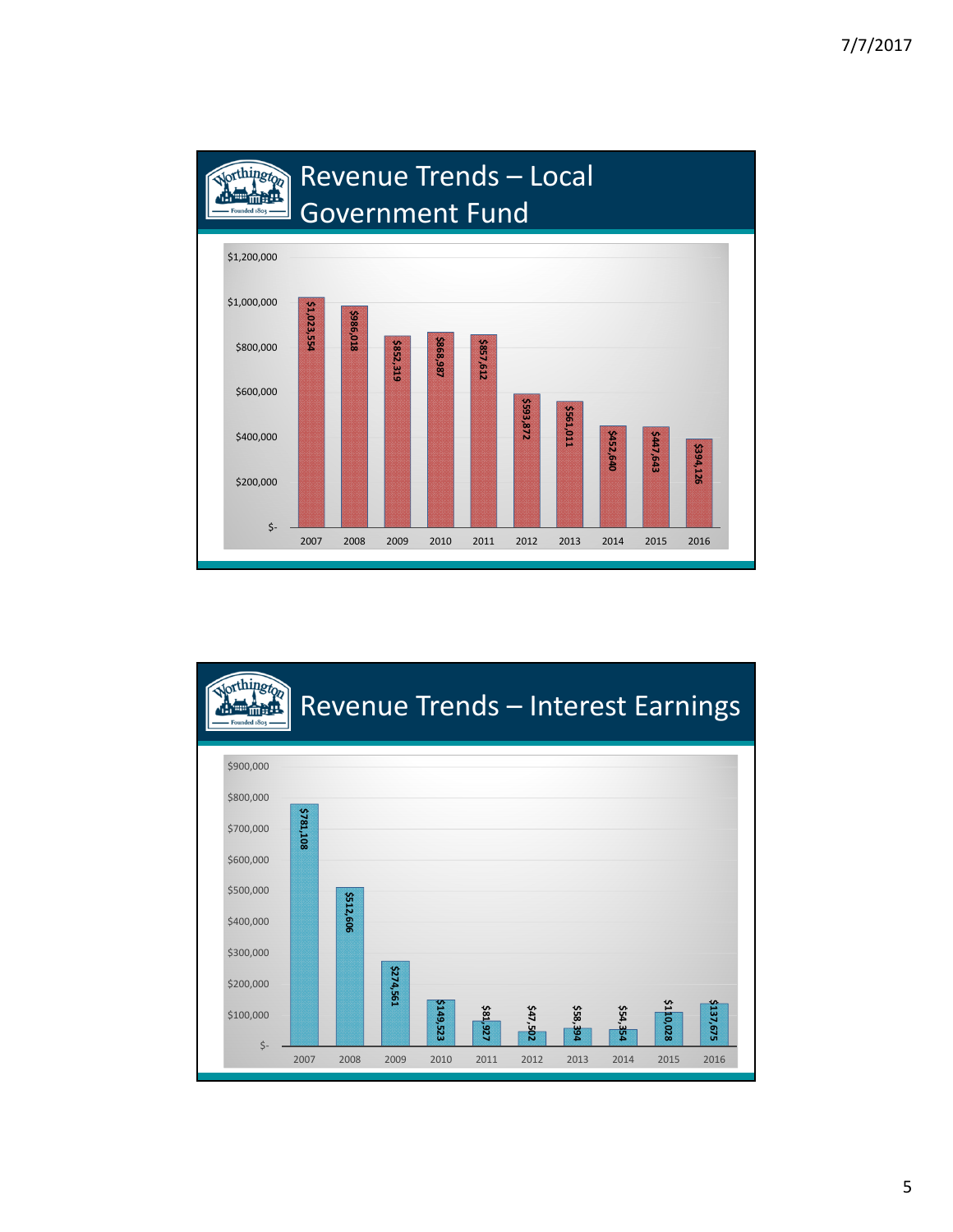

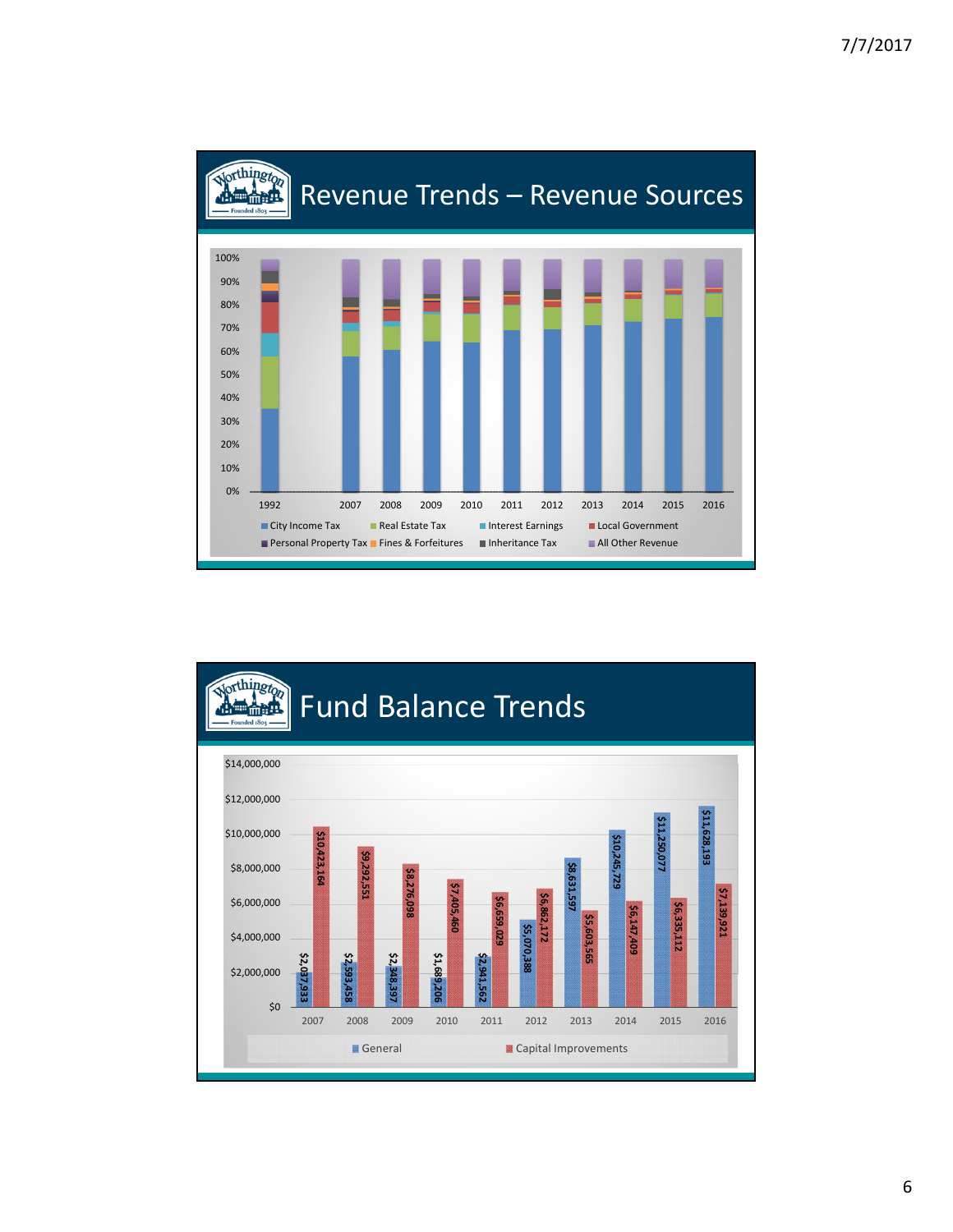

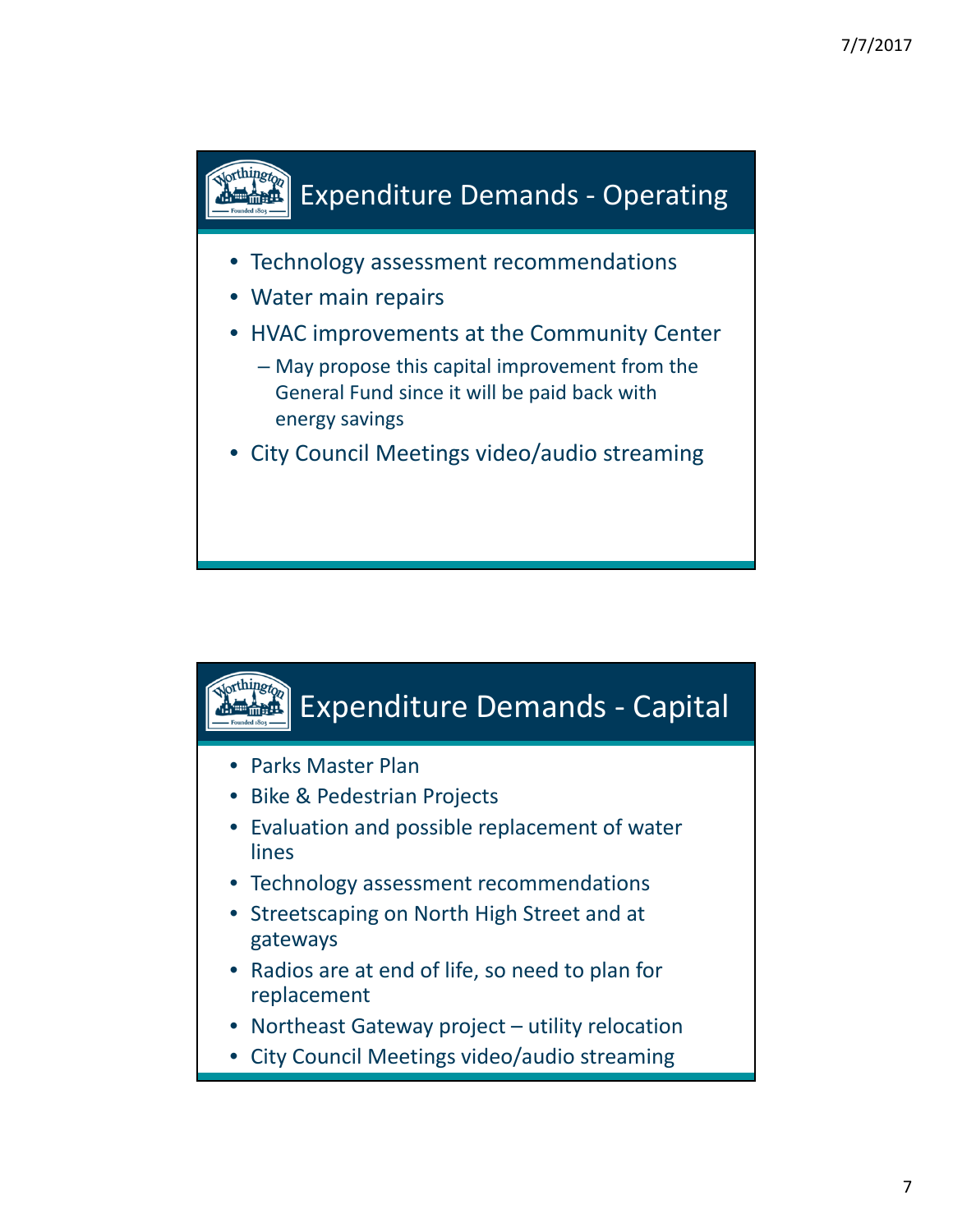# **Process for Approval**

- Departmental presentations
- Process for community groups
	- MAC, Historical Society, OWP
	- Smaller grants
- Potential schedule
	- October 2 Distribute proposed CIP
	- October 9 Discuss CIP
	- November 6, 13 & 20 Department and community groups presentations
	- December Budget & CIP Adoption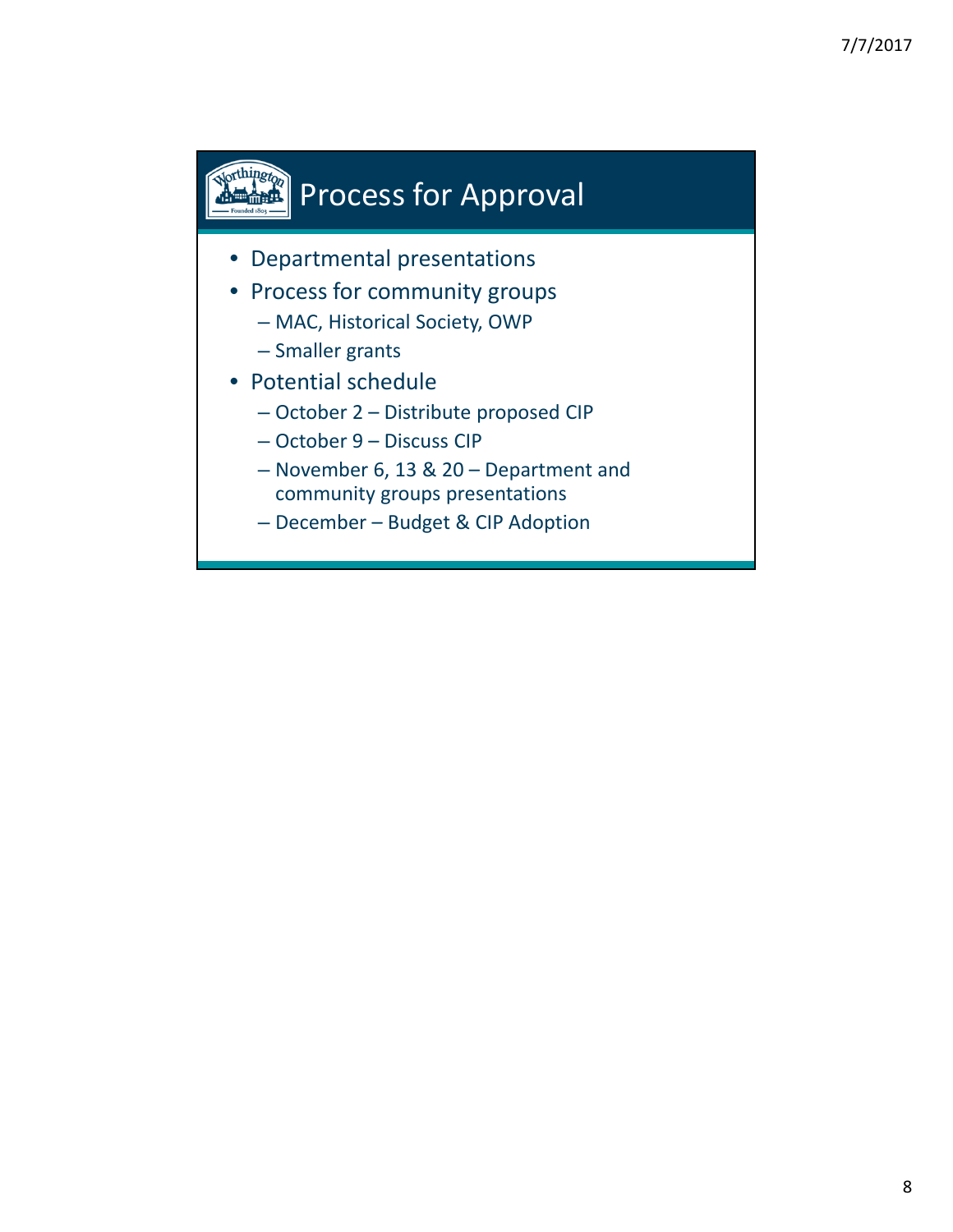## Department of Finance

## June 2017 Financial Report

#### Quick Facts

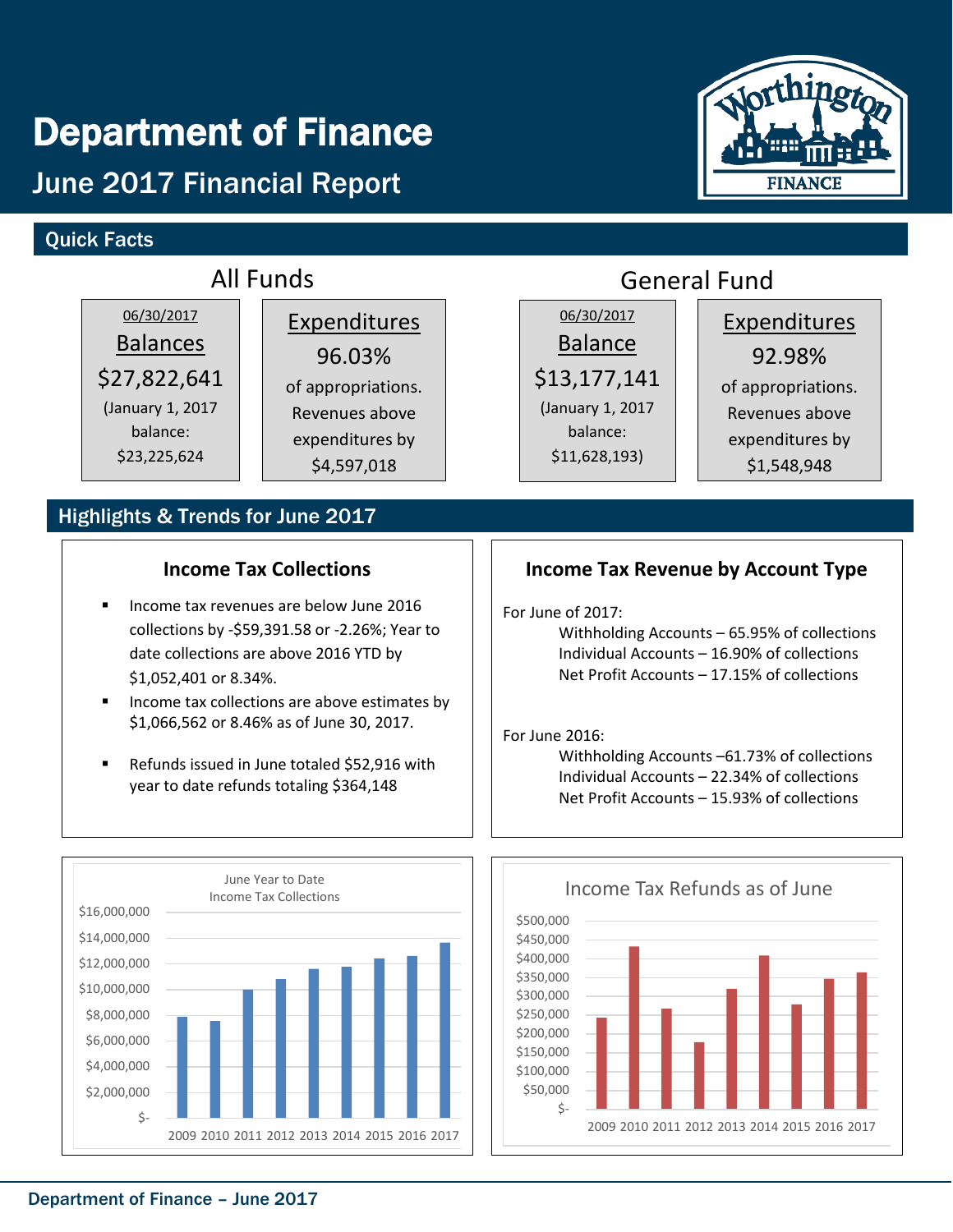#### Highlights & Trends for June (continued)



#### Notable Initiatives & Activities

- Fund balances for all funds increased from \$23,225,624 on January 1, 2017 to \$27,822,641 as of June 30, 2017, with year to date revenues exceeding expenditures for all funds by \$4,597,018
- For the month of June, fund balances for all funds increased from \$27,423,491 as of June 1, 2017 to \$27,822,641 as of June 30, 2017, with revenues exceeding expenditures by \$399,150.
- Year to date revenues for all funds are below 2016 revenues by -\$1,113,428 (excluding bond proceeds) and above estimates by \$1,083,299. Total revenues include \$3,960,000 in bond issuance proceeds received in January 2017. The variance between 2016 all fund revenue and 2017 all fund revenue can primarily be attributed to a reduction in inter-fund transfers and the erroneous 2016 deposit of TIF funds intended for the school by Franklin County.
- Expenditures for all funds tracked at 96.03% of anticipated expenditure levels for the month of June.
- The General Fund balance increased from \$11,628,193 as of January 1, 2017 to \$13,177,141 as of June 30, 2017, with revenues exceeding expenditures by \$1,548,948.
- For the month of June, the General Fund balance increased from \$12,994,727 on June 1, 2017 to \$13,177,141 as of June 30, 2017, with revenues exceeding expenditures by \$182,414.
- General Fund revenues are above 2016 revenues by \$1,047,167 and above estimates by \$882,803 or 6.48%.
- General Fund Expenditures tracked at 92.98% of anticipated expenditure levels for the month of June 2017.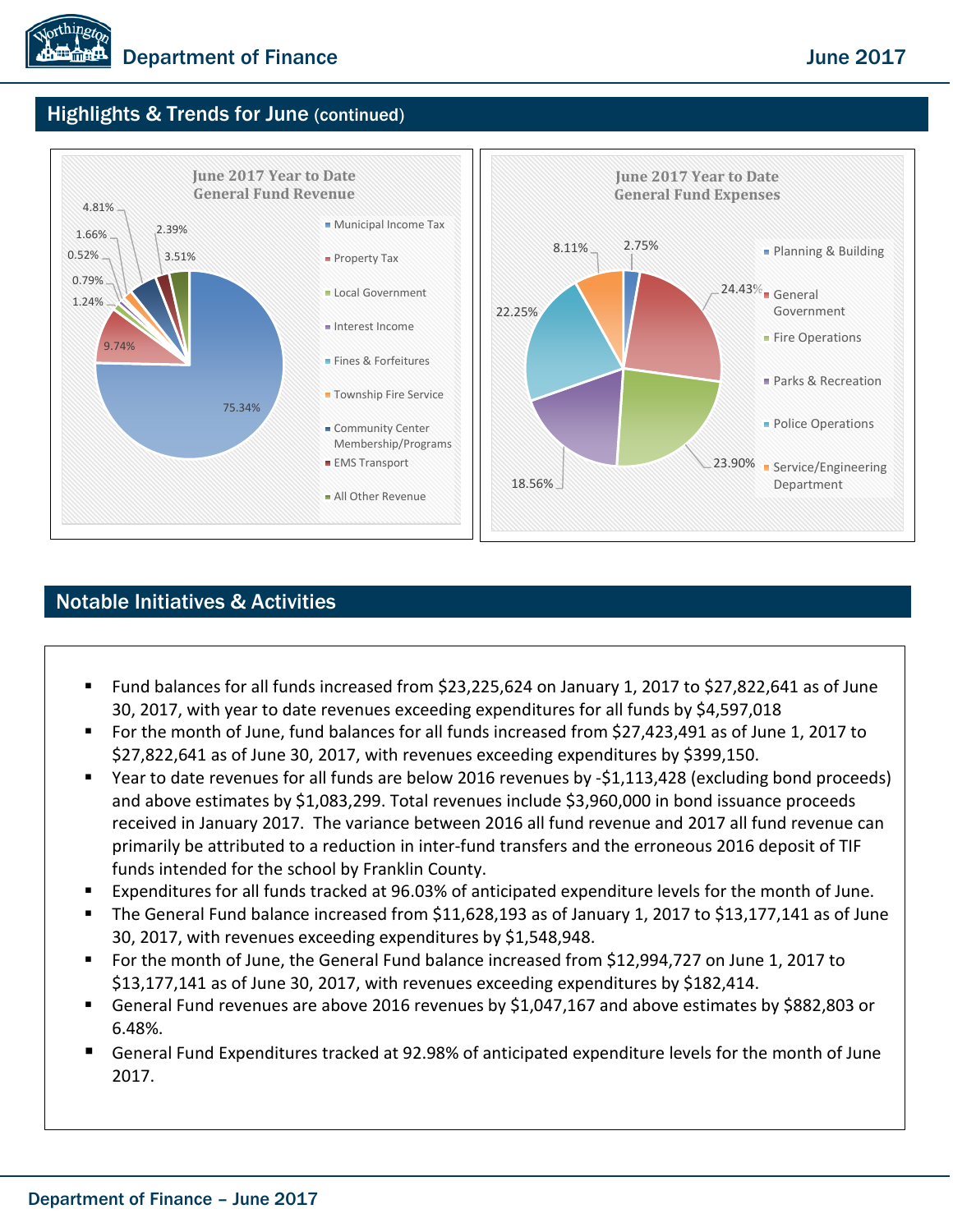

#### Financial Tracking



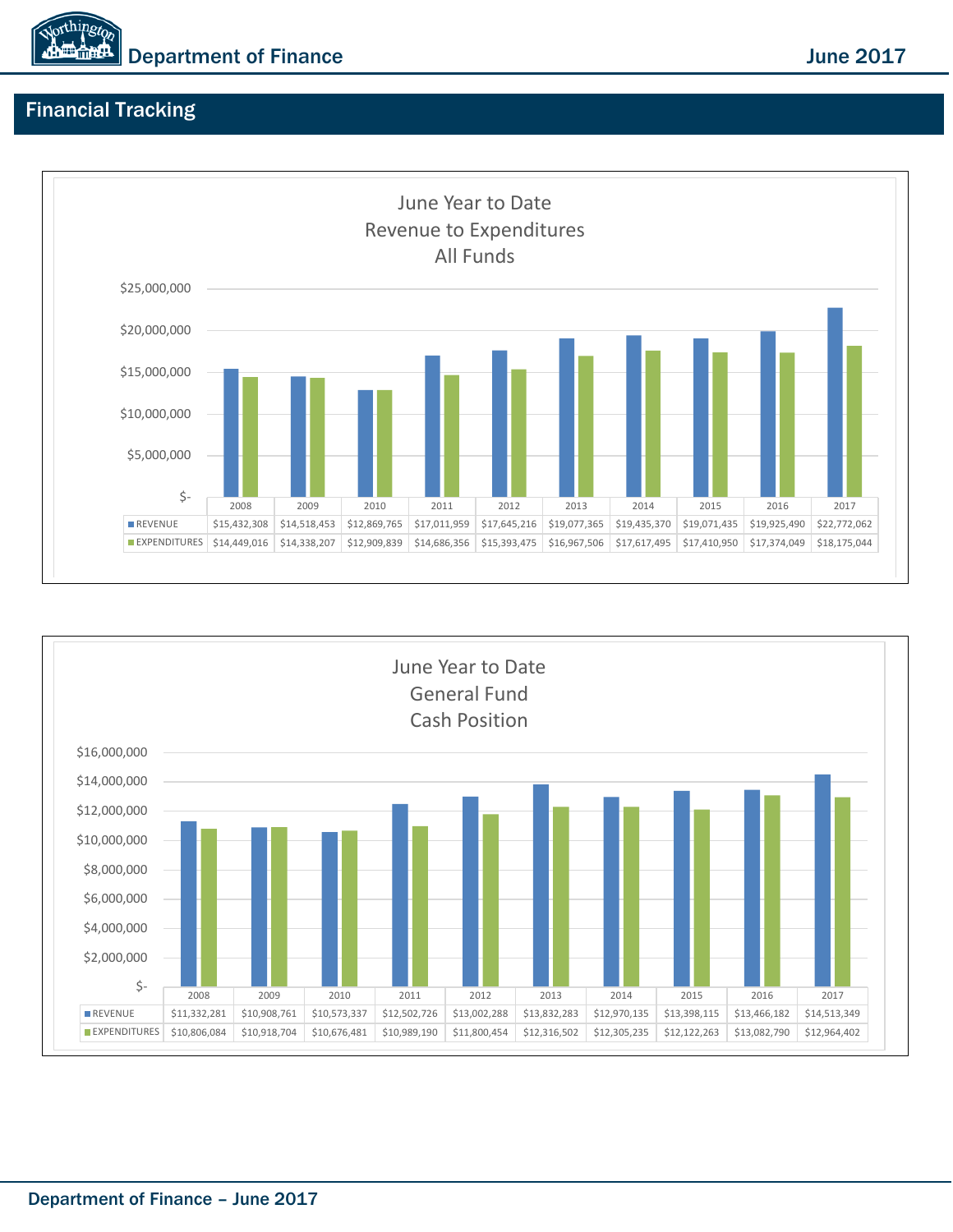#### **June 2017 Cash Reconciliation**

| <b>Total Fund Balances:</b>                                                                                                                                                                                                                                                                                                                                     |                                |      | \$27,822,641.64 |                 |
|-----------------------------------------------------------------------------------------------------------------------------------------------------------------------------------------------------------------------------------------------------------------------------------------------------------------------------------------------------------------|--------------------------------|------|-----------------|-----------------|
| <b>Depository Balances:</b>                                                                                                                                                                                                                                                                                                                                     |                                |      |                 |                 |
| <b>General Account:</b><br><b>EMS Lock Box:</b><br><b>Total Bank Balances:</b>                                                                                                                                                                                                                                                                                  | \$8,394,414.02<br>2,188,485.69 |      | \$10,585,899.71 |                 |
| Investment Accounts:<br>Certificates of Deposits:<br>\$6,157,792.72<br>Certificates of Deposits (EMS)<br>2,100,000.00<br>Star Ohio/Star Plus<br>1,230,791.66<br>Fifth Third MMKT/CDs<br>7,394,561.25<br><b>Bicentennial Fund CD</b><br>69,988.00<br>J.K. Memorial Library CD<br>12,219.32<br>CF Bank MMKT/CD<br>272,858.98<br><b>Total Investment Accounts:</b> |                                |      | \$17,238,211.93 |                 |
| Petty Cash/Change Fund:                                                                                                                                                                                                                                                                                                                                         |                                |      | 1,530.00        |                 |
| Total Treasury Balance as of June 30, 2017                                                                                                                                                                                                                                                                                                                      |                                |      |                 | \$27,822,641.64 |
| Total Interest Earnings as of June 30, 2017                                                                                                                                                                                                                                                                                                                     |                                |      | 114,387.66      |                 |
| Average Interest Earnings                                                                                                                                                                                                                                                                                                                                       |                                | .86% |                 |                 |

#### **Debt Statement**

| <b>Issuance</b> | <b>Purpose</b>                      | <b>Maturity</b> | <u>Rate</u> | <b>Principal Balance</b> |
|-----------------|-------------------------------------|-----------------|-------------|--------------------------|
| 2015            | 2015 Refunding Bonds                | December 2021   | 1.62%       | \$3,780,000.00           |
| 2017            | 2017 Various Purpose Bonds          | December 2032   | 2.21%       | \$3,960,000.00           |
| 2008            | OPWC 0% Loan - ADA Ramps            | December 2028   | 0%          | 82,005.53                |
| 2015            | OPWC 0% Loan - Kenyonbrook          | December 2045   | 0%          | 561,747.96               |
|                 |                                     |                 |             |                          |
|                 | <b>Total Principal Debt Balance</b> |                 |             | \$8,383,753.49           |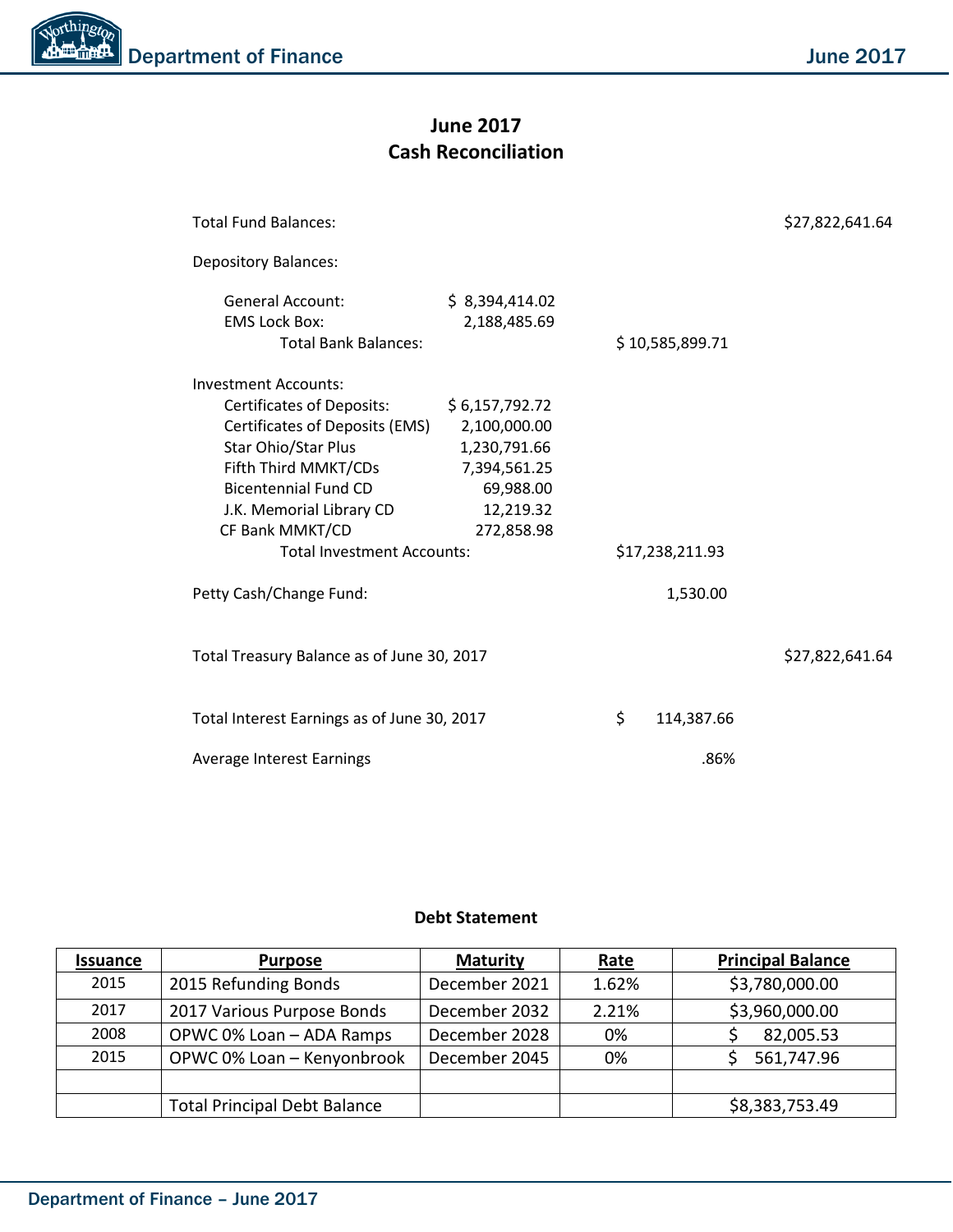### **City of Worthington Fund Summary Report as of June 30, 2017**

|     |                                     | 1/1/2017<br><b>Beginning</b> | <u> Year to Date</u><br><b>Actual</b> | <b>Year to Date</b><br><b>Actual</b> | 06/30/2017          |
|-----|-------------------------------------|------------------------------|---------------------------------------|--------------------------------------|---------------------|
|     | <b>FUND</b>                         | <b>Balance</b>               | Revenue                               | <b>Expenses</b>                      | <b>Fund Balance</b> |
| 101 | <b>General Fund</b>                 | \$11,628,193.32              | \$14,513,350.09                       | \$12,964,402.11                      | \$13,177,141.30     |
| 202 | <b>Street M&amp;R</b>               | \$10,387.29                  | \$420,381.25                          | \$403,129.42                         | \$27,639.12         |
| 203 | State Highway                       | \$13,097.82                  | \$45,976.87                           | \$52,327.57                          | \$6,747.12          |
| 204 | Water                               | \$102,962.81                 | \$100,940.06                          | \$118,015.76                         | \$85,887.11         |
| 205 | Sewer                               | \$95,484.24                  | \$19,523.28                           | \$39,840.65                          | \$75,166.87         |
| 212 | Police Pension                      | \$426,257.67                 | \$93,630.71                           | \$301,835.27                         | \$218,053.11        |
| 214 | <b>Law Enforcement Trust</b>        | \$57,707.10                  | \$2,528.11                            | \$1,727.17                           | \$58,508.04         |
| 215 | Municipal MV License Tax            | \$196,426.59                 | \$61,062.48                           | \$0.00                               | \$257,489.07        |
| 216 | Enforcement/Education               | \$47,872.48                  | \$361.44                              | \$0.00                               | \$48,233.92         |
| 217 | <b>Community Technology</b>         | \$80,000.00                  | \$0.00                                | \$0.00                               | \$80,000.00         |
| 218 | <b>Court Clerk Computer</b>         | \$228,450.54                 | \$6,192.00                            | \$633.50                             | \$234,009.04        |
| 219 | Economic Development                | \$602,171.72                 | \$37,241.53                           | \$183,468.96                         | \$455,944.29        |
| 220 | <b>FEMA Grant</b>                   | \$8,934.79                   | \$0.00                                | \$8,934.79                           | \$0.00              |
| 221 | Law Enf CED                         | \$0.00                       | \$7,480.00                            | \$0.00                               | \$7,480.00          |
| 224 | Parks & Rec Revolving               | \$289,595.52                 | \$583,071.86                          | \$356,139.15                         | \$516,528.23        |
| 229 | <b>Special Parks</b>                | \$22,746.26                  | \$1,264.50                            | \$0.00                               | \$24,010.76         |
| 253 | 2003 Bicentennial                   | \$71,022.84                  | \$0.00                                | \$0.00                               | \$71,022.84         |
| 306 | <b>Trunk Sewer</b>                  | \$375,148.78                 | \$0.00                                | \$0.00                               | \$375,148.78        |
| 308 | Capital Improvements                | \$7,139,920.77               | \$5,138,828.11                        | \$2,068,519.07                       | \$10,210,229.81     |
| 313 | <b>County Permissive Tax</b>        | \$0.00                       | \$0.00                                | \$0.00                               | \$0.00              |
| 409 | <b>General Bond Retirement</b>      | \$1,348,041.39               | \$1,616,750.29                        | \$1,644,967.24                       | \$1,319,824.44      |
| 410 | Special Assessment Bond             | \$278,447.93                 | \$0.00                                | \$0.00                               | \$278,447.93        |
| 825 | <b>Accrued Acreage Benefit</b>      | \$58,800.93                  | \$17,252.00                           | \$0.00                               | \$76,052.93         |
| 830 | <b>OBBS</b>                         | \$2,103.12                   | \$1,747.44                            | \$1,837.06                           | \$2,013.50          |
| 838 | Petty Cash                          | \$1,530.00                   | \$0.00                                | \$0.00                               | \$1,530.00          |
| 910 | Worthington Sta TIF                 | \$40.40                      | \$18,352.32                           | \$15,548.78                          | \$2,843.94          |
| 920 | Worthington Place (The Heights) TIF | \$140,279.20                 | \$86,128.03                           | \$13,717.74                          | \$212,689.49        |
|     | <b>Total All Funds</b>              | \$23,225,623.51              | \$22,772,062.37                       | \$18,175,044.24                      | \$27,822,641.64     |